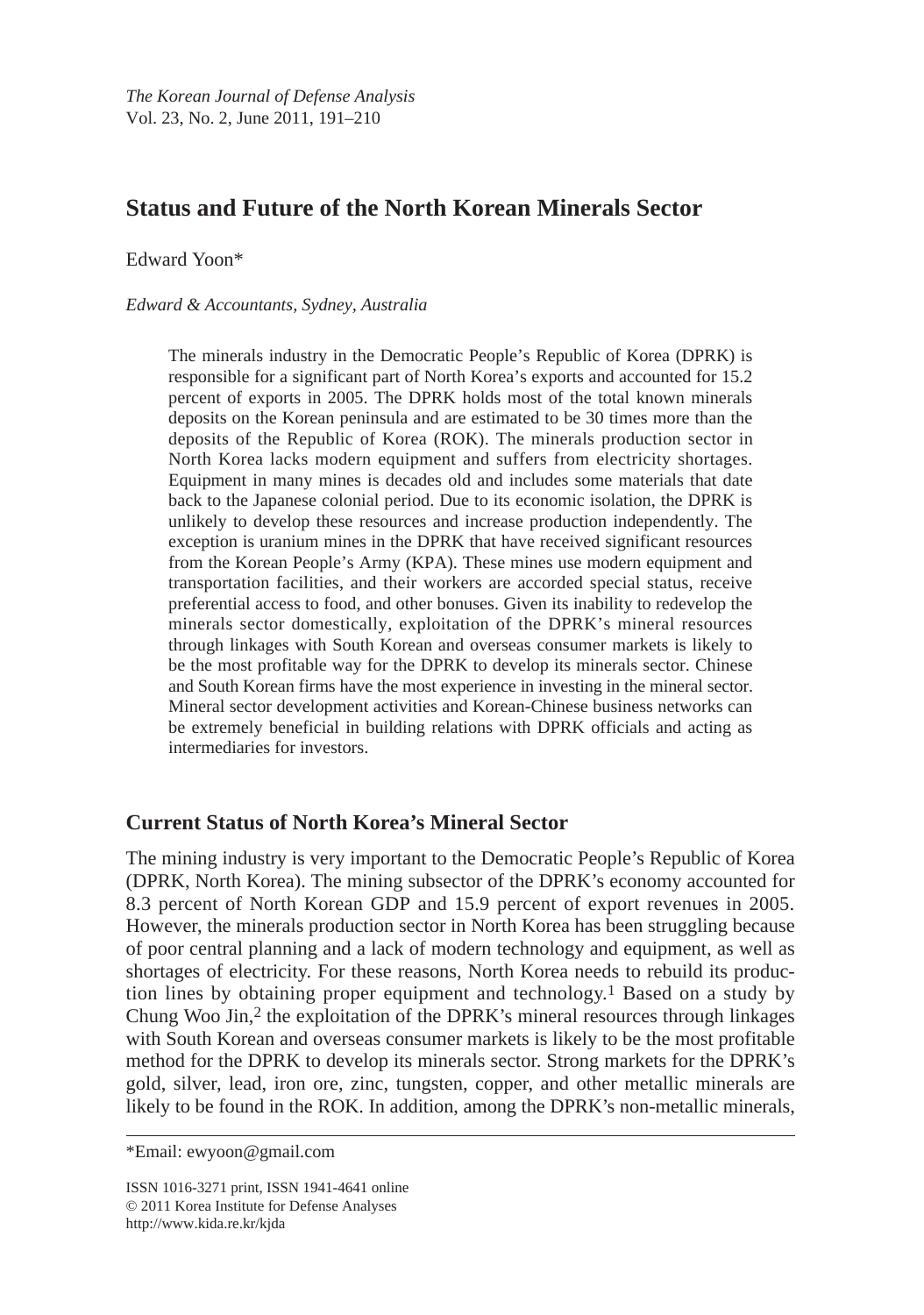| Year | Total Exports US\$100m. | Mineral Exports US\$100m. | Comparison $(\%)$ |
|------|-------------------------|---------------------------|-------------------|
| 1998 | 6.4                     | 0.8                       | 12.3              |
| 1999 | 6.5                     | 0.6                       | 9.3               |
| 2000 | 7.1                     | 0.6                       | 8.5               |
| 2001 | 8.2                     | 0.8                       | 9.8               |
| 2002 | 10                      | 1.1                       | 11                |
| 2003 | 10.7                    | 1.7                       | 15.9              |
| 2004 | 6.6                     | 0.6                       | 9.1               |
| 2005 | 6.6                     |                           | 15.2              |

Table 1. Importance of the Mineral Sector in the DPRK Economy

*Source*: Korea (ROK) Trade-Investment Promotion Agency (KOTRA), http://www.globalwindow.org

magnetite, flaky graphite, and limestone are valuable products.3 The DPRK's mineral resources are of considerable interest to the Chinese market, as transporting North Korean minerals to China is less expensive than Australian and Brazilian mineral resources.4

This paper describes and evaluates the DPRK's mineral sources in terms of importance, where they are found, and how they might be developed with financial input by overseas investors. This study proposes various methods of effectively engaging in mineral resources development and investment in the DPRK by analyzing the mineral industries of the DPRK and exploring possible investment projects in the DPRK mineral industry. The difficulties typically encountered in trade between the DPRK and foreign investors, possible solutions to those difficulties, and the economic effects of trade in minerals on the DPRK are studied as well.

### *Sources and Methods Used in this Paper*

In order to prepare this paper, various methods have been used to gather facts and sources from the DPRK, China, and South Korea. First, DPRK internal documents related to natural resources in the DPRK and their exploration were collected from contacts in the border region of the DPRK and China. Second, some sources providing trade data and other documents were collected from representatives of Chinese stateowned corporations and medium-sized businesses, as well as North Korea-related economic research institutes in China. Third, statistical data and in-depth research papers were collected from South Korean energy-related institutes and governmentowned research institutes in order to analyze and to assess DPRK natural resources from an objective viewpoint.

In addition, the author interviewed 11 North Korean defectors living in Seoul and Australia who have work experience in the minerals and coal mining industries of the DPRK (five were in mines in Hamgyeongbuk-do (province), two were in the coal industry in Pyongan-do and four were from iron manufacturing companies in Pyongan-do and Cheongjin-si (city) and the Nampo and Moonchon Refinery) as a key method to collect information on the current situation in the DPRK mining industry. Finally, the author's experience and knowledge (as a former North Korean assistant researcher in the DPRK Agricultural Research Center, with education including majoring in Earth Physics Geological Exploration at Cheongjin Mineral and Metal University), were used to compile this paper. As a geology student, the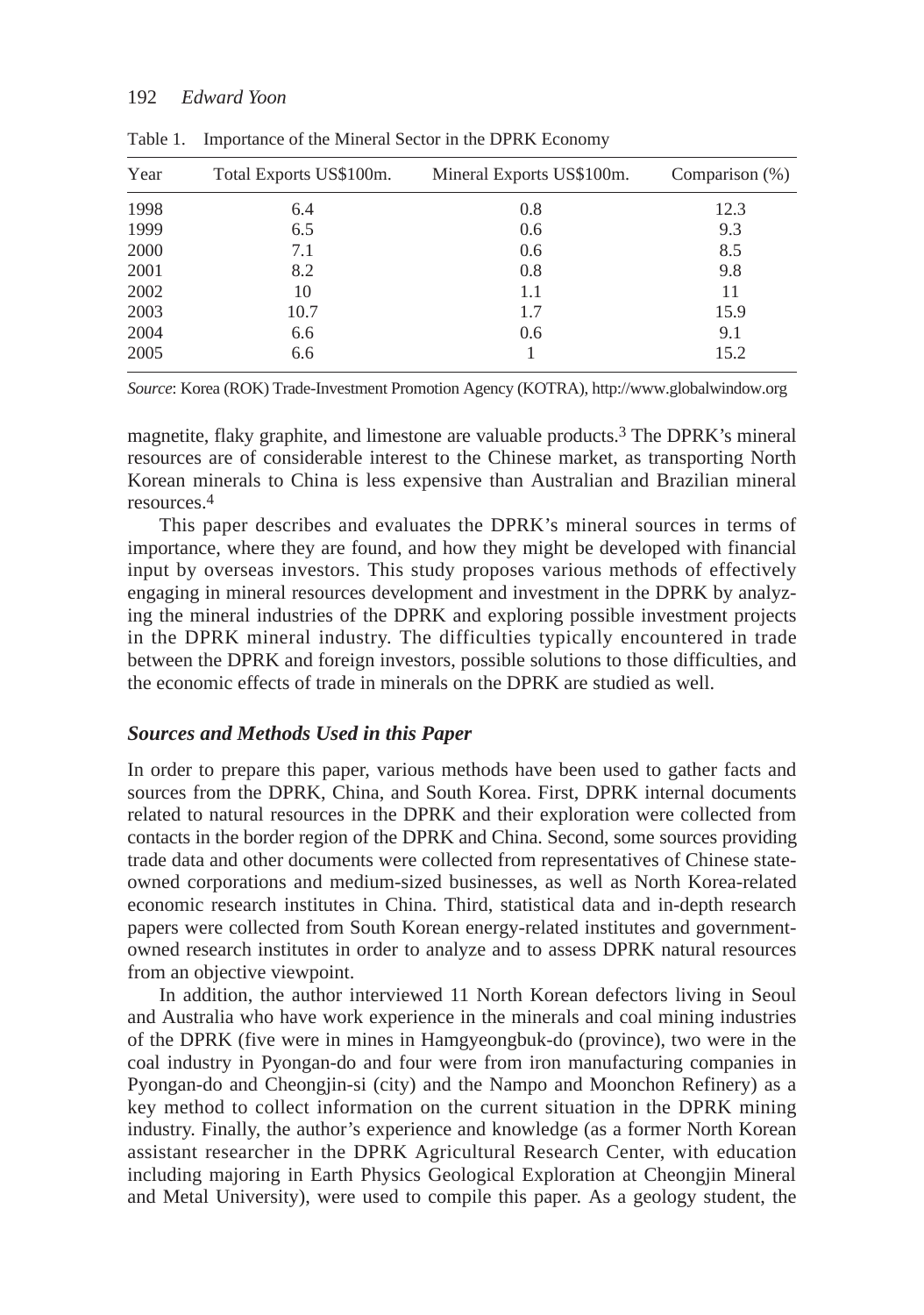author traveled and was involved in minerals exploration projects throughout the DPRK for three years.

#### *Current Status of the DPRK Minerals Sector*

Table 2 summarizes the known reserves of major natural resources in the DPRK, along with their value, if extracted, assuming 2005 resource prices.

| Classification    | Grade $(\% )$     | Unit             | Deposits | Value<br>(US\$, million) |
|-------------------|-------------------|------------------|----------|--------------------------|
| Gold              | Metal $(Au, 100)$ | $1,000$ tons     | 1.5      | 19,171                   |
| Silver            | Metal $(Ag, 100)$ | $1,000$ tons     | 4        | 745                      |
| Copper            | Metal $(Cu 100)$  | $1,000$ tons     | 2,155    | 2,044.9                  |
| Lead (Pb)         | Metal (Pb 100)    | $1,000$ tons     | 6,000    | 1,178.4                  |
| Zinc              | Metal $(Zn 100)$  | 10 million tons  | 1.5      | 6,709.1                  |
| <b>Iron</b>       | Fe 50             | 100 million tons | 30       | 71,866.3                 |
| Tungsten          | WO3 65            | $1,000$ tons     | 250      | 219.4                    |
| Molybdenite       | Mose 90           | 1,000 tons       | 2        | 8.2                      |
| Manganese         | Mn 40             | 1,000 tons       | 200      | 6.5                      |
| <b>Nickel</b>     | Ni <sub>3</sub>   | 1,000 tons       | 15       | 3.6                      |
| <b>Black lead</b> | Various classes   | $1,000$ tons     | 6,000    | 3,316.5                  |
| Limestone         | Various classes   | 100 million tons | 1,000    | 996,230.7                |
| Kaolin            | Various classes   | $1,000$ tons     | 2,000    | 30.2                     |
| Talc              | Various classes   | $1,000$ tons     | 600      | 75                       |
| Asbestos          | Various classes   | $1,000$ tons     | 13       | 0.9                      |
| Fluorspar         | Various classes   | $1,000$ tons     | 500      | 12.5                     |
| Barite            | Various classes   | $1,000$ tons     | 2,100    | 163.6                    |
| Magnesite         | $MgO$ 45          | 100 million tons | 35       | 126,000                  |
| Anthracitic       | Various classes   | 100 million tons | 117      | 767,138.9                |
| Bituminous coal   | Various classes   | 100 million tons | 30       | 168,000                  |
| Total             |                   |                  |          | 2,162,927                |

Table 2. Major Natural Resources in the DPRK

*Source*: *2004 Korea (ROK) Resources Corporation (KORES) Report*.

#### *Key Regional Mines and Capacity of Extractive Infrastructure*

There are more than 360 types of natural mineral resources in the DPRK, which are typically spread out across North Korea. Among them are 220 types of resources that are useful for economic purposes. The DPRK's reserves of tungsten, molybdenite, black lead, barite, and fluorite place the DPRK among the world's top-10 countries in terms of mineral reserves.5

The DPRK has vast mineral resources as well as abundant energy resources such as coal and uranium that play major roles in supplying power and industrial materials in North Korea.

Table 3 summarizes the ROK estimates of mineral resources in the DPRK by major mines. In this table, production data for North Korean mineral resources in 1990 have likely been understated, with production somewhat overstated after 1990. A reason for this is that North Korean natural resource production capacity reached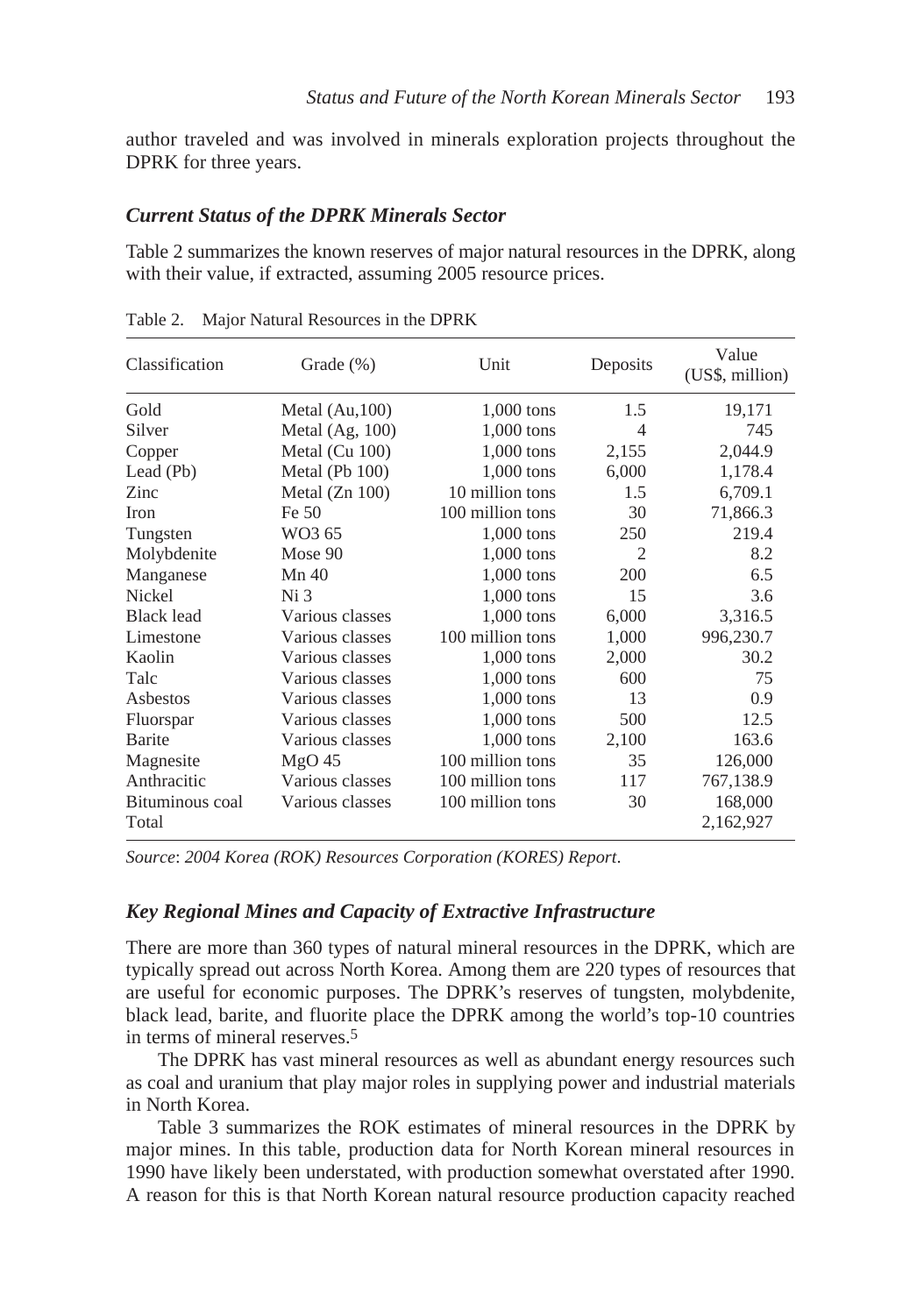|      | Gold<br>(tons) | Silver<br>(tons) | Copper<br>$(1,000 \text{ tons})$ | Tungsten<br>(tons) | Lead $(Pb)$<br>$(1,000 \text{ tons})$ | Zinc<br>$(1,000 \text{ tons})$ | Iron ore<br>$(1,000 \text{ tons})$ |
|------|----------------|------------------|----------------------------------|--------------------|---------------------------------------|--------------------------------|------------------------------------|
| 1990 | 5              | 50               | 15                               | 1000               | 80                                    | 230                            | 8430                               |
| 1992 | 5              | 50               | 16                               | 1000               | 75                                    | 200                            | 5747                               |
| 1994 | 5              | 50               | 16                               | 900                | 80                                    | 210                            | 4586                               |
| 1996 | 4,5            | 50               | 16                               | 900                | 80                                    | 210                            | 3440                               |
| 1998 | 4.5            | 50               | 14                               | 500                | 70                                    | 100                            | 2890                               |
| 2000 | $\overline{2}$ | 40               | 13                               | 500                | 60                                    | 100                            | 3793                               |
| 2001 | $\overline{2}$ | 40               | 13                               | 500                | 60                                    | 100                            | 4208                               |
| 2002 | $\overline{2}$ | 40               | 12                               | 600                | 60                                    | 100                            | 4078                               |
| 2003 | $\overline{2}$ | 20               | 12                               | 600                | 60                                    | 100                            | 4579                               |
| 2004 | 2              | 20               | 12                               | 600                | 12                                    | 100                            | 4580                               |
| 2005 | $\overline{2}$ | 20               | 12                               | 600                | 13                                    | 100                            | 5000                               |
| 2006 | $\overline{2}$ | 20               | 12                               | 600                | 13                                    | 100                            | 5000                               |
|      |                |                  |                                  |                    |                                       |                                |                                    |

Table 3. Output of Major Metallic Ores in the DPRK

*Source*: *2008 KORES Report*.

its highest level in 1990, based on the author's experience and knowledge; however, it declined dramatically through 1999. This decrease in DPRK mining capacity was not well known to ROK analysts. As a result, the numbers in Table 3 are inaccurate reflections of true DPRK minerals production. According to the testimony of former North Korean miners (Mr. Kim, 57 years old with 30 years of mining experience, and six other interviewees) mining production in the DPRK declined dramatically from the early 1990s (from about 1993–1994) through 1999.6

Descriptions of key mines and output trends for each of several different key minerals are provided below:

#### *Gold Mining*

Gold ore is produced along with silver and copper ore in the DPRK.<sup>7</sup> Gold and silver ore reserves total a few million tons of raw ore, according to a Korea Mining Corporation source, with gold ore reserves estimated at 2,000 tons<sup>8</sup> as gold 100 percent and silver reserves at 3,000–5,000 tons as silver 100 percent.

Major gold mines in the DPRK are the Sooan Mine (Sooan-gun, Hwanghaebukdo), the Holdong Mine (Yonsan-gun, Hwanghaebuk-do), the Daeyoo-dong Mine (Dongchang-gun, Pyonganbuk-do), the Woonsan Mine (Woonsan-gun, Pyonganbuk-do), the Sunghong Mine (Hoichang-gun, Pyongnam-go), the Sangnong Mine (Huhchongun, Hamgyeongnam-do), the Ongjin Gold Mine (Hwanghae-do), and the Kumkang Mine (Kumkang-gun, Kangwon-do).9 The total production from these seven major gold mines has not been officially reported; however, it is clear that the annual gold production capacity is approximately five tons in these major mines and the annual silver production is approximately 40 tons.<sup>10</sup> In particular, the annual production capacity of the Woonsan Gold Mine is about 1.5–1.8 tons according to private sources.11 This mine's capacity is estimated to represent over 40 percent of the DPRK's gold production capacity. The gold ore deposits of the Woonsan Gold Mine are estimated at 1,500 tons and represent almost 50 percent of North Korean total gold reserves.12

In terms of production technology in the gold mining industry, the DPRK has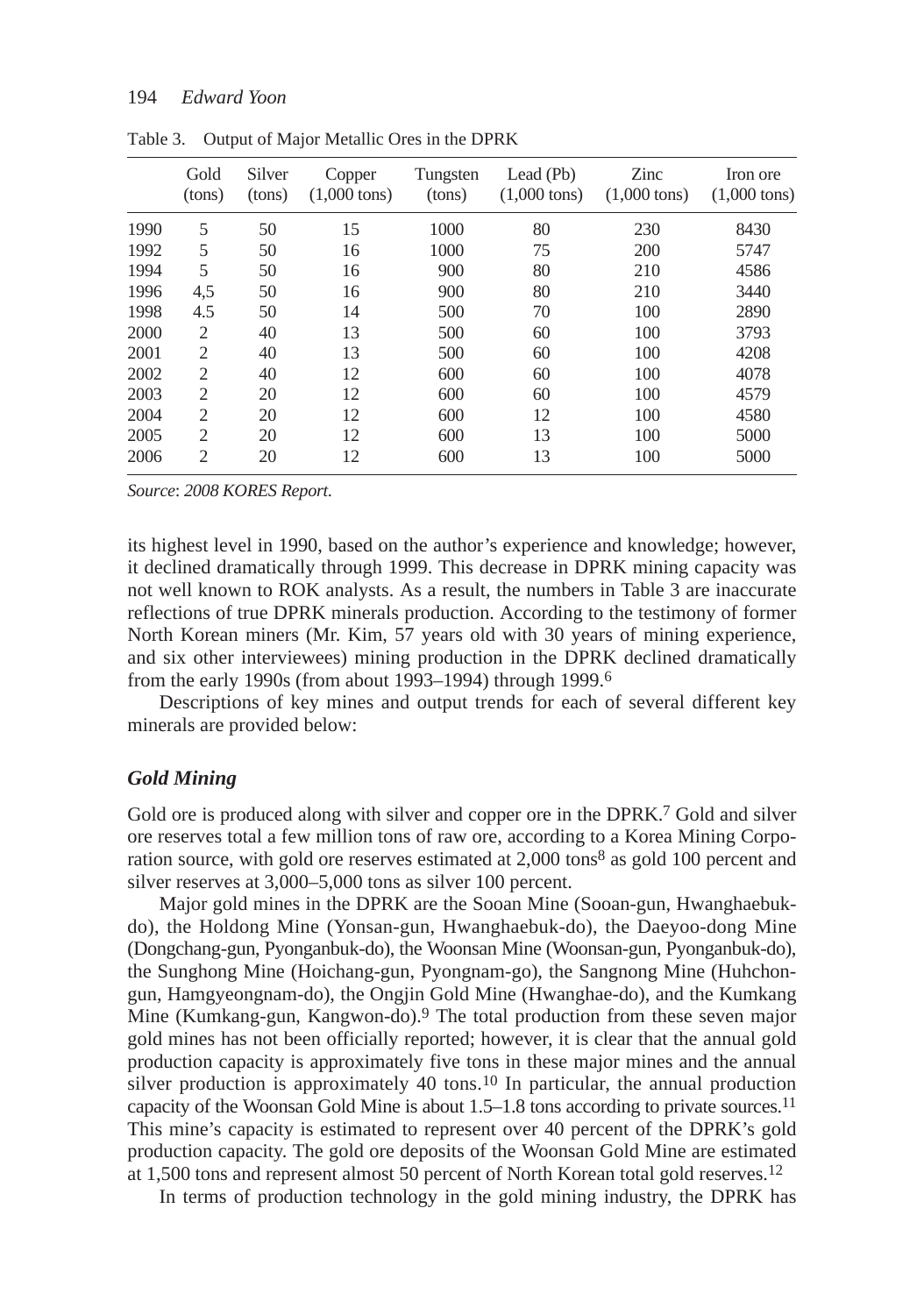been experiencing a shortage of technology and infrastructure. For example, the large mines described generally have 30-to-40-year-old (or older) production equipment, including some equipment inherited from the 1940's Japanese colonial period. As a result, the production capacity of these mines is likely similar to the 1940's era production capacity.<sup>13</sup> As is widely known, the DPRK authorities have declared that all gold production in the country should belong to the Korean Workers Party assets that are controlled by Kim Jong Il's private assets manager, Department 39. Subsequently, no other organization has the authority to deal with and to produce gold in the DPRK.14 Increasingly cheaper strata in the previously mentioned gold mines have been worked due to the mines operational history of more than 50 years. The increasing depth of pits (tunnel depth) is making it more complicated and difficult to extract gold ore from these mines.15

Due to a decline in gold ore production, the DPRK authorities have contacted Chinese and Japanese entrepreneurs in an attempt to attract funds to invest in these major gold mines.16 That means that the KWP-Department 39 wishes to produce more gold ore to earn more hard currency to support the newly announced military leader, Kim Jong Un, by providing precious gifts such as Mercedes Benz cars, Swissmade watches, and Cognac for his followers.17

The investment proposal made to overseas investors by the DPRK authorities is as follows: 1) Investors should invest at least US\$1 million in cash to produce gold ore (Holdong Gold Mine, Kumgang, and Woonsan Gold Mine). 2) The North Korean government will be the guarantor to protect the investor's funds. 3) Investors will have the authority to extract gold ore from the mine they invested in and export it to overseas locations for refining into gold bullion.18

The transportation infrastructure in gold mining regions utilizes trucks and freight trains as major carriers of ore from mines to refineries, with heavily-armed guards to protect shipments against potential robberies.19

### *Iron Ore*

Table 4 summarizes the major iron ore mines in the DPRK, including their location, the reported size of their deposits, the reported grade of their ore bodies, and estimates of their output as of 2001. The overall size of deposits of iron ore in the DPRK are estimated at 3.5–4.0 billion tons (including ores of quality in the 22–50 percent Fe range) according to a Korea Mining Corporation (ROK) report,20 and iron ore production in the DPRK peaked in 1985 (at 9.8 million tons, Fe 65 percent) but sharply declined to 2.89 million tons as of 1998.21 Major iron ore regions are the Musan, Leewon, Bukchong, Hurchon areas (Hamgyeong-do), and Eunryul, Shinwon, and Jaeryong (in Hwanghea-do).22 Details of key mines and factories using iron ore are provided below.

### **Musan Iron Ore Mine**

The reserves of the Musan Iron Ore Mine are estimated at 1.5–2.0 billion tons of magnetite (FeOFe<sub>2</sub>O<sub>3</sub>) containing iron at 23–30 percent (ibid, p. 16). The mines reserves are considered low-grade ore (average 25 percent); however, it is a strip mine and offers iron ore production at a low cost. There are three to four mineral veins in the Musan Iron Ore Mine. The first vein is 400 meters in width, 3,000 meters in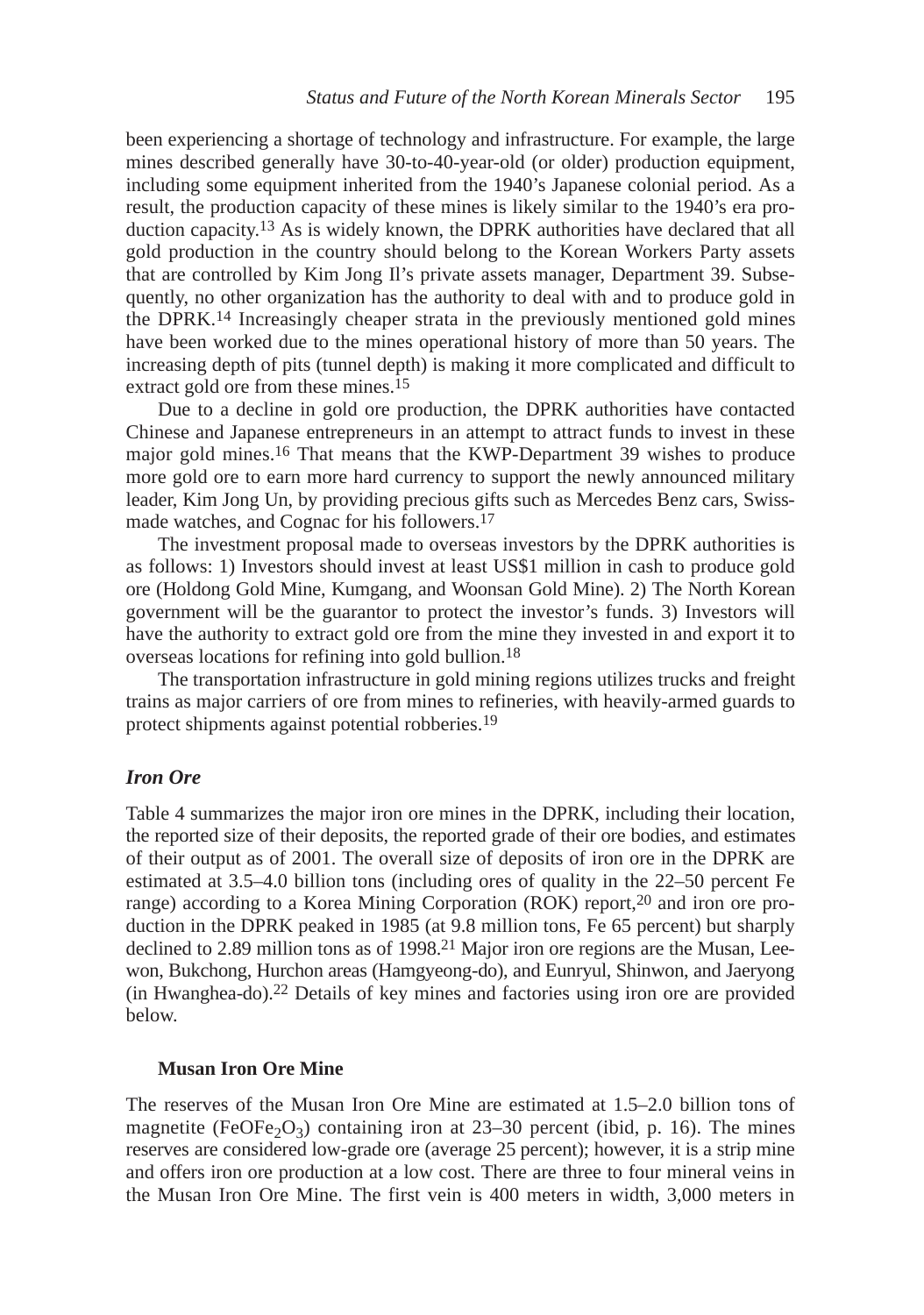| Area | Mine name | Location                          | Deposit               | Grade      | Others                                                   |
|------|-----------|-----------------------------------|-----------------------|------------|----------------------------------------------------------|
| East | Musan     | Musan,<br>Hamgyeongbuk-do         | 1.5 billion<br>tons   | $25 - 35%$ | 8 million tons.<br>$(30\%)$ , 3 million<br>tons $(60\%)$ |
|      | Leewon    | Leewon<br>Hamgyeongnam-do         | 20 years<br>operation | 49%        |                                                          |
|      | Poongsan  | Poongsan<br>Ryangang-Do           | 120 million<br>tons   | 45%        |                                                          |
|      | Hurchon   | <b>Hurchon</b><br>Hamgyeongnam-do | 150 million<br>tons   | 48%        |                                                          |
|      | Danchon   | Danchon<br>Hamgyeongnam-do        | 100 million<br>tons   | 45%        |                                                          |
|      | Janggang  | Jagang-Do                         | unknown               | 50%        |                                                          |
| West | Eunryul   | Hwanghaenam-do                    | 100 million<br>tons   | 48%        | Open mine<br>1.6 million tons                            |
|      | Jaeryung  | Hwanghaenam-do                    | 100 million<br>tons   | 50%        | Open mine<br>500,000 ton                                 |
|      | Chondong  | Gaechon<br>Pyongannam-do          | 50 million<br>tons    | 50%        | 1 million tons                                           |
|      | Suhhaeri  | Eunryul<br>Hwanghaenam-do         | unknown               | 55%        | Under<br>development                                     |
|      | Hahsung   | Shinwon<br>Hamgyeongnam-do        | 15 million<br>tons    | 45%        | Open mine<br>500,000 ton                                 |
|      | Duckhyun  | Euijoo<br>Pyonganbuk-do           | unknown               | 50%        | Iron & copper<br>500,000 tons                            |
|      | Anark     | Hwanghaenam-do                    | unknown               | 50%        | Newly developed                                          |
|      | Songrim   | Hwanghaebuk-do                    | unknown               | 55%        | Newly developed                                          |
|      | Hwangjoo  | Hwanghaebuk-do                    | unknown               | 55%        | Newly developed                                          |
|      | Yonsan    | Hwanghaebuk-do                    | unknown               | 55%        | Newly developed                                          |
|      | Taetan    | Hwanghaenam-do                    | unknown               | 55%        | Newly developed                                          |
|      | Gaechon   | Pyongannam-do                     | 17.5 million<br>tons  | 45-55%     | Developed 1976                                           |

Table 4. Major Iron Ore Mines of DPRK

*Source*: Industrial Bank of Korea (ROK), *The DPRK's Industry*, 2001.

length, and 1,000 meters deep. Another three veins are known to be similar in structure to the first; however, further details on those veins are not available.<sup>23</sup>

In the mine, 28–30 percent iron ore is refined to an iron content of 60–65 percent through a dressing (separation of higher-grade ore products) procedure in the mine area. Ore produced from an open surface is sent to six ore separators in 25-ton and 50-ton heavy trucks (which were mostly imported from Sweden) then the ore is sent to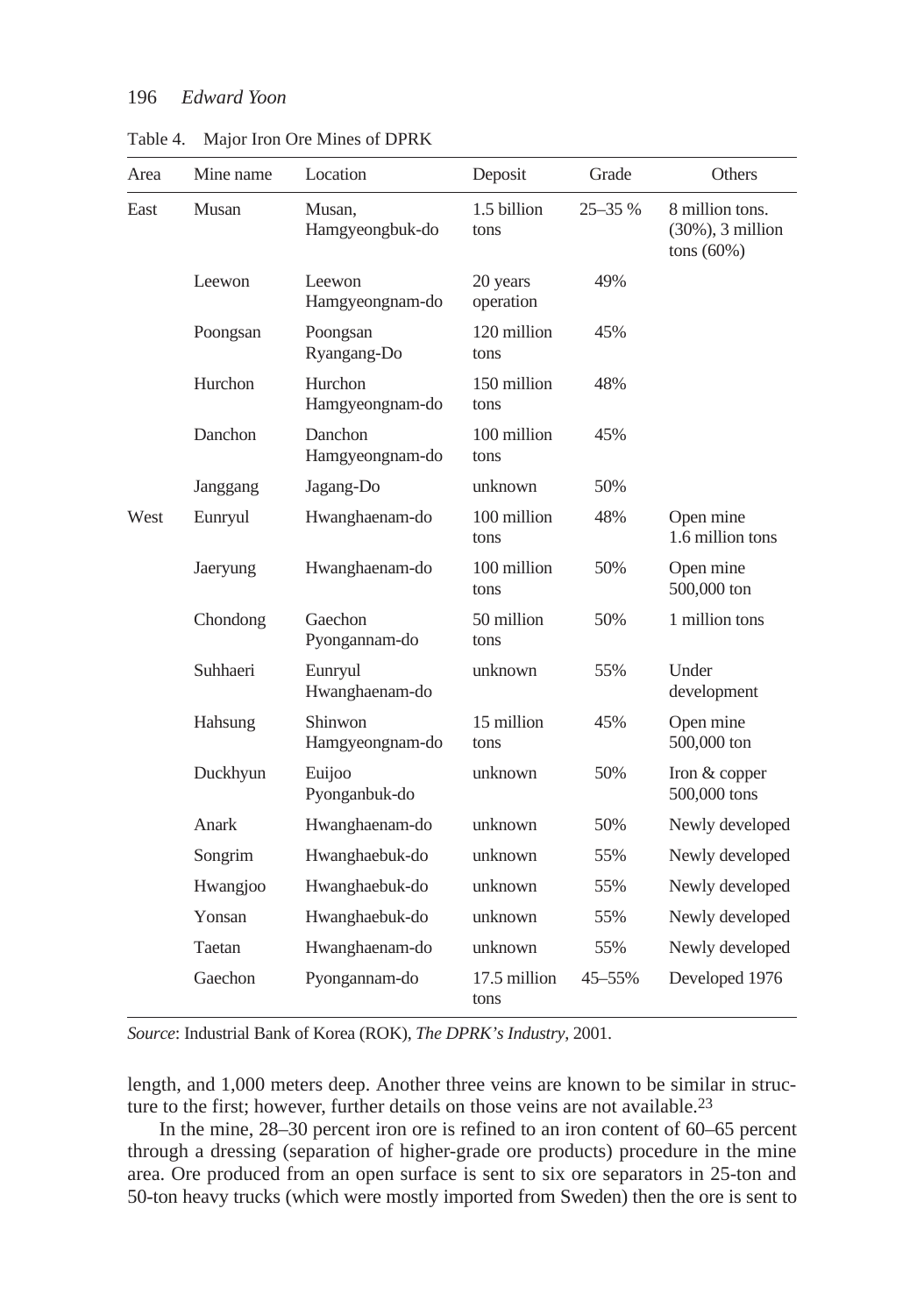dressing plants by gravity separation methods at a location near the ore separator.24

Using this refining method, the ore is produced as 60–65 percent powdered ore then, sent to the Kimchaek Iron-Manufacturing Plant in Cheongjin-si (97 km from the Musan Iron Ore Mine) by freight train and a steel pipeline that is two meters in diameter.25 Unlike most regional one-way railway systems in the DPRK, the railway from the mine is a double line so that powdered ore can be carried out without any delay by freight train if the mine produces at its maximum capacity. The capacity to carry out powdered ore on the railway and pipe lines (which run a distance of 97 km from the Musan Iron Ore Mine to the Cheongjin Iron Manufacturer) was 6 millon tons per year.26

The Musan Iron Ore Mine production capacity is 3 million tons of 65 percent powdered ore. The mine produced 9.9 million tons of raw ore in 1985; however, after that production sharply declined to 2.89 million tons or 30 percent of the 1985 production. Iron ore production at the mine has reportedly been slowly increasing between late 2002 and 2009.27

As an iron ore provider, the mine has been supplying its production to the Kimchaek Iron-Manufacturing Company. This iron-manufacturer's production capacity is 2.17 million tons that accounts for about 40 percent of the DPRK's iron production (5.42 million tons).28 This manufacturer employed 20,000 workers when operating at peak output; its annual capacity is reported to be 2.4 million tons of pig iron, 2 million tons of steel, and 1.4 million tons of steel materials (rolled steel).<sup>29</sup>

#### **Eunryul Mine**

The Eunryul Mine has iron ore in the form of limonite  $(Fe(OH)<sub>n</sub> H<sub>2</sub>O)$  and is located in Eunryul-gun, Hwanghae-do. Deposits in this mine are estimated to total 200 million tons. Due to their high grade of iron ore (Fe 44 percent) and the convenience of transporting ore in ships (the Eunryul Mine is within 20 kms of Haejoo Port) the Eunryul Mine and the nearby Jaeryong Mine descibed below are likely destinations for overseas' investment funds.30

#### **Jaeryong Mine**

This mine is located in Jaeryong-gun, Hwanghae-do. The Jaeryong Mine vein is similar to that in the Eunryul Mine. Both mines provide their production to the Hwanghae Iron-manufacturer.

#### *Hwanghae Iron-Manufacturer*

The two mines above provide their production to the Hwanghae Iron-Manufacturer. This factory's capacity to produce pig iron is approximately 1.14 million tons per year.31 This iron-manufacturer has more modernized and sophisticated facilities relative to the Kimchaek Iron-Manufacturer, but it does not operate continuously due to a shortage of iron ore supplies from the Jaeryong Mine and Eunryul Mine.32

#### **Hurchon Iron Ore Mine**

The Hurchon Iron Ore Mine is located in Hurchon-gun, Hamgyeongnam-do. The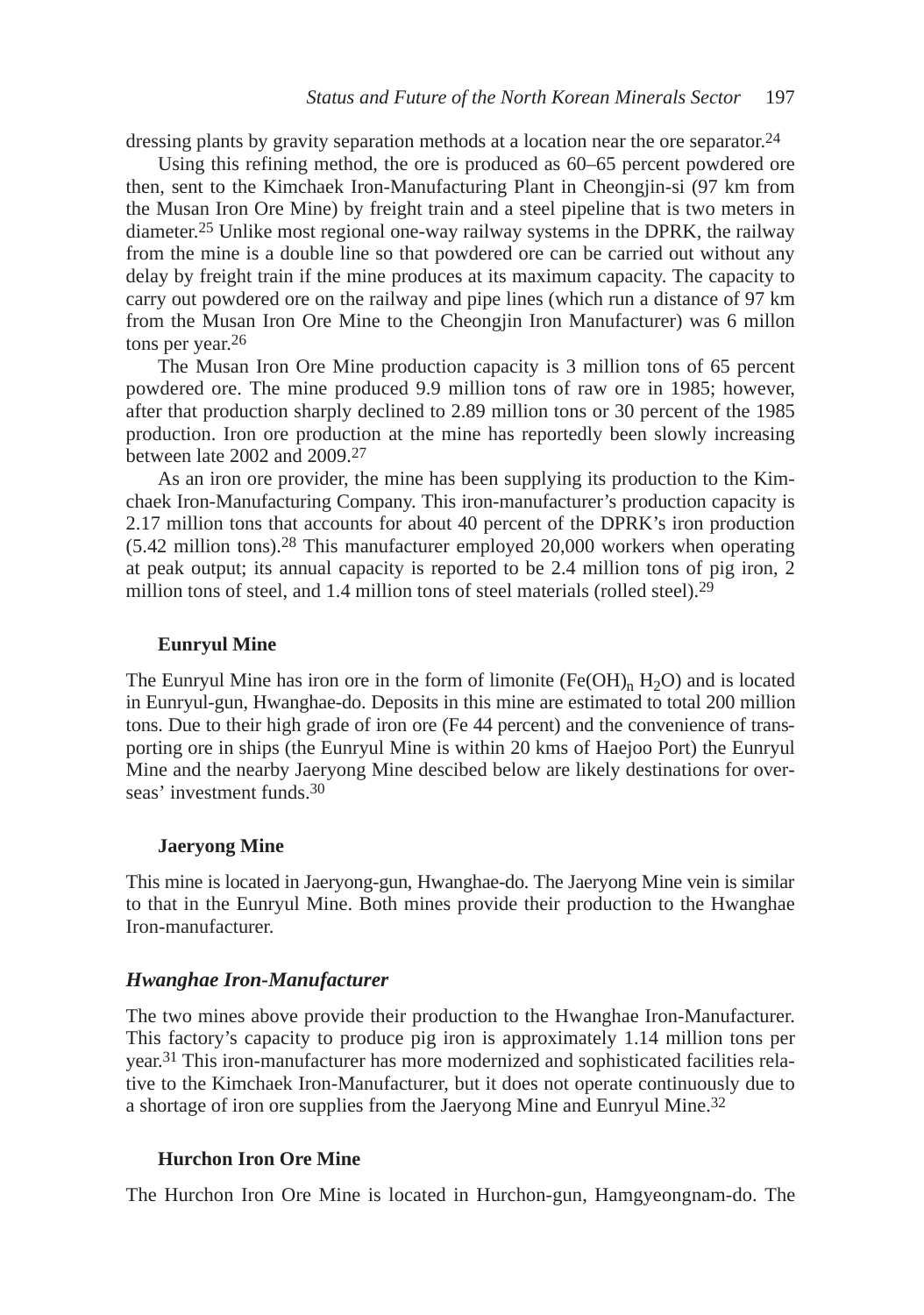| Name                         | Iron making<br>$(10,000$ tons) | Steel making<br>$(10,000$ tons) | Rolling<br>$(10,000$ tons) |
|------------------------------|--------------------------------|---------------------------------|----------------------------|
| Kimchaek Iron Manufacturer   | 216.7 (40%)                    | 240 (40%)                       | 147 (36.4%)                |
| Hwanghae Iron Manufacturer   | 114.2 (21%)                    | 144.5 (24.1%)                   | 75 (18.6%)                 |
| Sungjin Iron Manufacturer    | 48 (8.9%)                      | 72.6 (12.1%)                    | $41.5(10.3\%)$             |
| Cheongjin Steel Manufacturer | 96 (17.7%)                     |                                 |                            |
| 4.13 Iron Manufacturer       | 51.6 (9.5%)                    |                                 |                            |
| September Iron Manufacturer  | 9.6(1.8%)                      | $9(1.5\%)$                      | 55 (13.6%)                 |
| <b>Others</b>                | $6(1.1\%)$                     |                                 |                            |
| Total                        | 542.1                          | 600.2                           | 403.7                      |
|                              |                                |                                 |                            |

Table 5. Production Capacity of Major DPRK Iron Manufacturers (10,000 tons per year, and fraction of total national capacity)

*Source*: Industrial Bank of Korea (ROK), *The DPRK's Industry*, 2002.

| Name                                 | <b>Major Products</b>                                                   | <b>Iron Ore</b>                         | Power Plant                                | <b>Supplies Products</b><br>for               |
|--------------------------------------|-------------------------------------------------------------------------|-----------------------------------------|--------------------------------------------|-----------------------------------------------|
| Kimchaek Iron<br>Manufacturer        | Pig iron, steels,<br>rolled steel                                       | Musan<br>Iron Mine                      | Cheongjin<br>Thermal<br>Power Plant        | Sungjin and<br>Chunrima<br><b>Steel Maker</b> |
| Hwanghae<br><b>Iron Manufacturer</b> | Pig iron, steels,<br>secondary metal<br>products                        | Eunryul,<br>Jaeryong<br>mine            | Pyongyang<br><b>Thermal</b><br>Power Plant | Steel sheet,<br>Rail, shape<br>steel          |
| Chunrima Steel<br>Manufacturer       | General rolled steel<br>steel rope, secondary<br>steel products         | Chondong<br>Mine and<br>Geachon<br>Mine | Pyongyang<br>Thermal<br>Power Plant        | Construction.<br>building<br>materials        |
| Cheongjin Steel<br>Manufacturer      | Secondary steel<br>products alloy steel<br>products structural<br>steel |                                         | Cheongjin<br>Thermal<br>Power Plant        | Machinery<br>factories.<br>exporting          |

Table 6. Supply Chains for Major Iron & Steel Manufacturers in the DPRK

*Source*: Ibid.

deposit is composed of reserves of hematite (Fe<sub>2</sub>O<sub>3</sub>), and the quality of iron ore is 44 percent.

North Korea is reluctant to export iron ore; however, it encourages iron ore manufacturers to export steel or pig iron production to China or South Korea.33 Table 5 provides a summary of the production capacity (in units of ten thousand tons per year). Table 6 shows the supply chains, sources of ore, and electricity for major iron manufacturers in the DPRK.

# *Copper Mines*

The North Korean authorities have been deliberately reluctant to reveal information about North Korea's copper mines and copper production capacity to outsiders,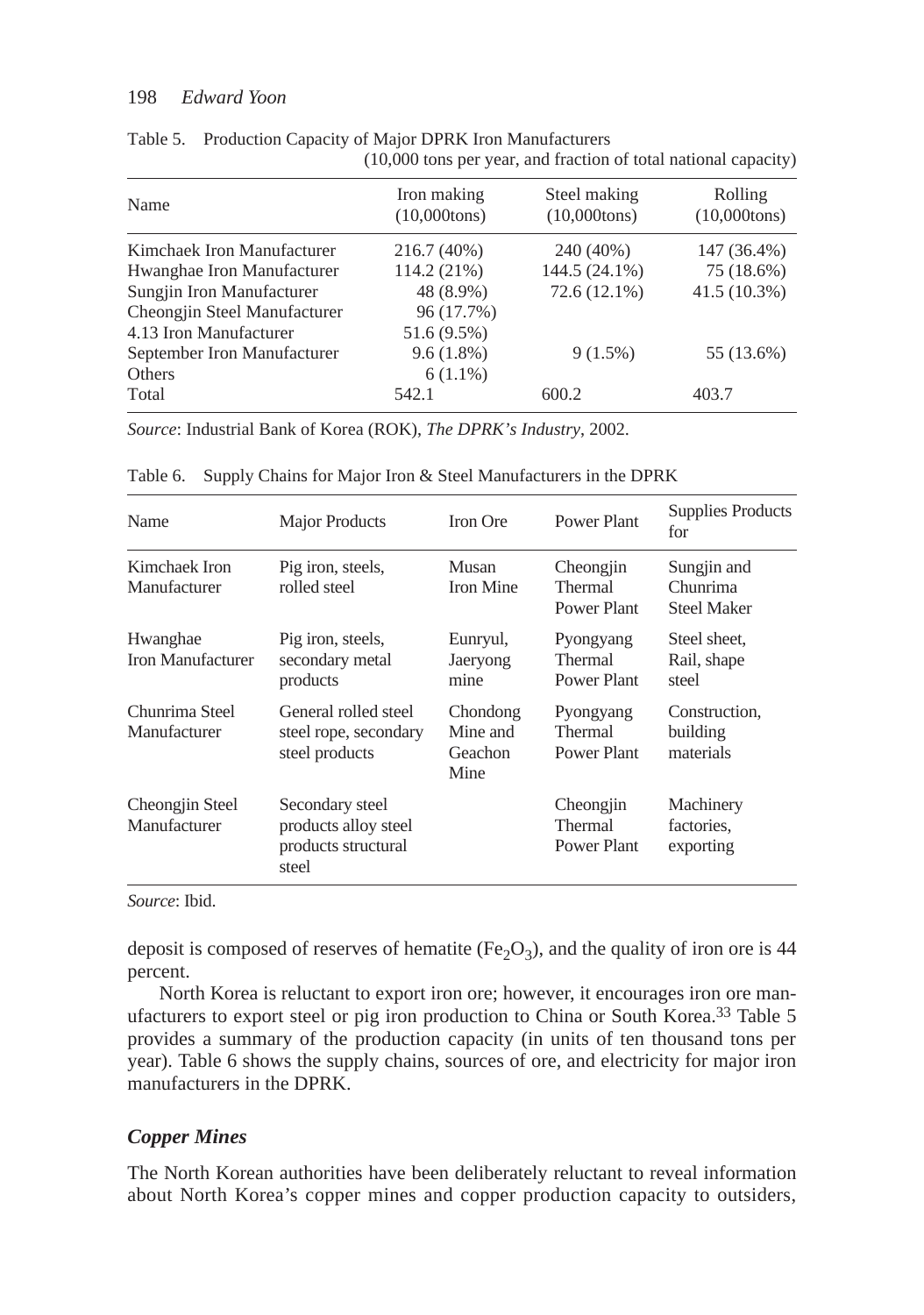including China and South Korea, due to the fact that copper is a significant component in the production of military equipment that includes copper cable, bullets, shells and missile-related materials.34 Thus it is not easy to gather data related to North Korean copper mines and copper production. There are three major copper mines in the northern part of the DPRK: Hurchon Copper Mine, Hyesan Copper Mine, and Yongheong Copper Mine. Those mines are owned, controlled, and operated by the Korean People's Army as they provide strategic war industry supplies.35 The information available on these mines is as follows.

### **Hyesan Youth Copper Mine**

The Hyesan Youth Copper Mine is located in the Hyesan region of Ryanggang-do. The copper ore deposit for this mine is known to be 20 million tons, the mine's annual production capacity is 30,000 tons (of Copper 30 percent), and its employees number about 2,500. Copper ore from the mine is processed in a concentrator unit at the mine and the concentrated ore is carried by freight train to Danchon Refinery.36 There are two copper mines in this region: Gapsan Copper Mine and Shinpa Copper Mine in Ryangang-do.

### **Hurchon Copper Mine**

The Hurchon Copper Mine is located in the Hurchon region of Hamgyeong-do. The known copper ore deposits for the mine are 15 million tons; gold and other rare minerals are also found in the deposit. The annual production capacity of the mine is 20,000 tons (copper 40 percent) and it employs 5,500 personnel. Copper ore is processed in a concentrator at the mine and is carried by trucks and freight trains to the Danchon Refinery.37

#### **Yongheong Copper Mine**

The Yongheong Copper Mine is located in the Yongheong region of Hamgyeong-do. The known copper ore deposits are 12 million tons, and is associated with gold and rare minerals. The annual production capacity of the mine is 10,000 tons (copper 40 percent) and it employs 1,500 workers. Copper ore is concentrated in concentrator units at the mine and then carried by trucks and freight trains to the Danchon Refinery.38

### *Tungsten and Molybdenite (Mannyun Mine)*

The Mannyun Mine is located in Shinpyong-gun, Hwanghae-do. Tungsten reserves in this area are approximately 20 million tons (WO3 65 percent), accounting for half of North Korea's total reserves.39 There are 10 veins of tungsten in the deposit (three to six meters in width and 1,800 meters long) of this mine. This mine also produces manganese ore and copper pyrite ore. The mine's ore separator's capacity is 1000 tons/day and the mine produces 500,000 tons of ore annually (measured as  $WO_3$  65 percent). The mine employs 3,500 workers and has eight work tunnels for mining.40

Figure 1 shows the output of major non-metallic minerals in the DPRK over the period of 1990 through 2006. Major non-metallic mineral products include black lead (graphite), phosphate rock (mainly used as fertilizer), limestone used for cement,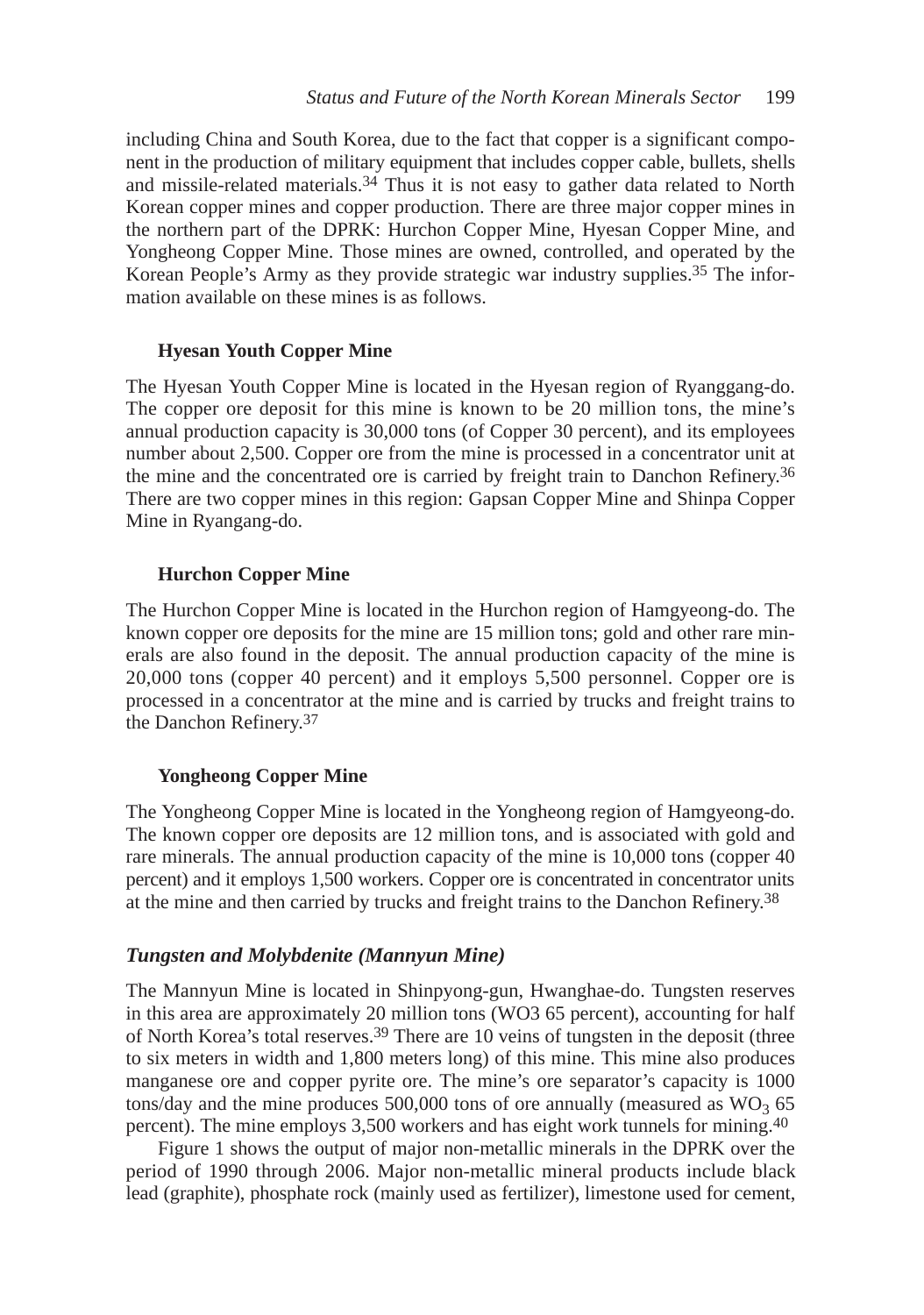

Figure 1. Output of Major Non-metallic Ores in the DPRK (Unit: 1,000 tons) (Note that in this graph, "Cement" denotes tons of cement clinker.) *Source*: *2005 KORES Report*.

and magnesium oxide from magnesite. Major mines for each of these are discussed below.

## *Magnesium Oxide (Ore)*

The DPRK's reserves of the nonmetallic mineral magnesite are estimated at 3.5–4 billion tons (Mg 45 percent), and are mostly located in the Danchun area, Hamgyeongdo, which is the largest deposit in the world. In particular, as a strip mine and large scale mine, the deposit in the Baekgumsan area is approximately 3.6 billion tons and is 7,660 meters length, and 7–100 meters in depth. North Korean production of magnesite as of 2005 was estimated at 1 million tons as concentrated ore.41

### **Ryongyang Mine**

The Ryongyang Mine is located in Donsan-dong, Danchun City and is a subsidiary of the Danchun Regional Mining Group. The magnesite ore grade is MgO 30 percent, and the mine's capacity to produce magnesium ore is 8 million tons per year, which after concentration of the ore (to  $55-60$  percent Mg), is 3 million tons. Mining operations use two methods: terrace strip mining and underground mining. Heavy trucks operate from inside the mine to transfer points outside of the mine tunnels and freight trains are used as major carriers to move ore from the mine area.42 A major ore separator was built within the mine in 1988 and the capacity of the separator is 8 million tons of ore per year.

The Ryongyang Mine is operating as a subsidiary of the Korea Magnesia Clinker Industry Group (KMCIG) that has three mines and three clinker manufacturers with 30,000 employees. In addition, the KMCIG operates four kilns for caustic calcined magnesia (CCM) and dead burned magnesia with a production capacity of 750,000 tons per year.<sup>43</sup>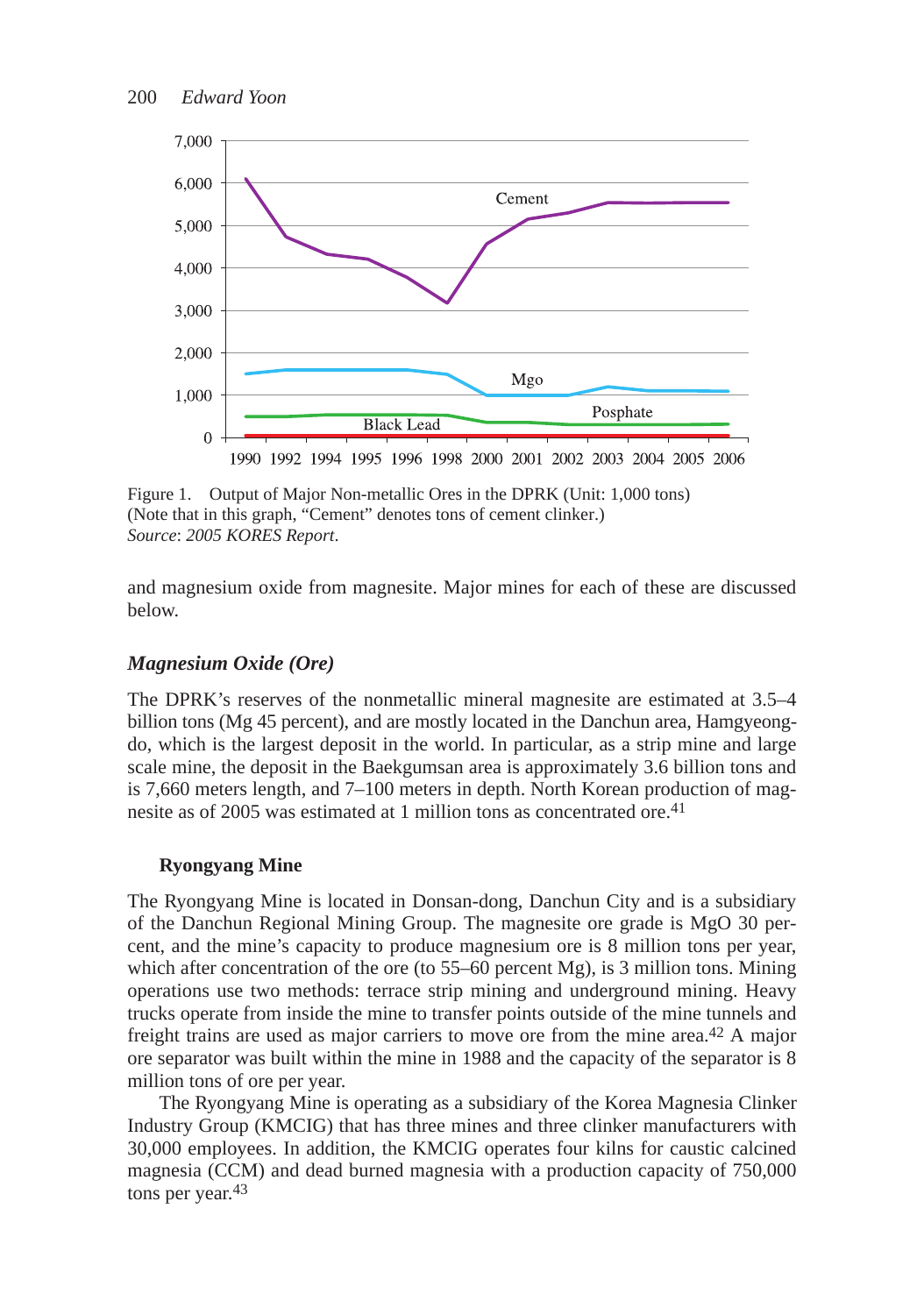Double railways were built early in the 1990s as infrastructure for this mine. However, freight railways operating from the seaside (Danchon-si) to the mining sites are on steep slopes and alternative freight methods need to be considered to serve the mine.<sup>44</sup>

## *Lead and Zinc Mines*

Most lead and zinc deposits are found in Hamgyeong-do, Pyongan-do, and Hwanghaedo with reserves of approximately 600,000 tons (Pb 100 percent) and 15–20 million tons (Zn 100 percent). The national total output of lead and zinc are approximately 60,000 tons and 100,000 tons per year respectively.45 Most zinc and lead ore are smelted at the Moonpyong Refinery (located in Moonchon-si, Kangwon-do).

### **Gumdock Mine**

The Gumdock Mine is located in the Danchon area of Hamgyeong-do. As the largest zinc mine in the DPRK, this mine has a rich vein of ore 9 km in extent and deposits estimated at 8 million tons (Zn 100 percent) and represent half of the DPRK's total deposits.46

### *Energy Resources: Coal*

Table 7 list the major coalfields in the DPRK, providing the type of coal mined and the estimated size of coal deposits for each.

Coal is recognized as a major strategic energy resource for the DPRK economy. It is an economic development engine as well as an industrial component for the operation of thermal power plants, factories, transportation systems, and households.47 Approximately 70 percent of North Korea's energy is provided by coal and coal mines have been recognized to have significant importance in resource development plans for the DPRK economy.48 The DPRK has exported approximately two million tons of coal annually to China in exchange for strategic materials needed by North Korea or for US dollars (or other hard currencies) since 2004. For instance, coal produced

| Type of coal | Name of coalfield            | Deposits of coal |
|--------------|------------------------------|------------------|
| Anthracitic  | Northern Pyongan Coalfield   | 3,670            |
|              | Southern Pyongan Coalfield   | 1,260            |
|              | Kowon Coalfield (Kangwon-do) | 320              |
|              | <b>Others</b>                | 6,490            |
|              | Sub-total                    | 11,740           |
| Brown Coal   | Northern Hamgyeongbuk-do     | 1,910            |
|              | Southern Hamgyeongbuk-do     | 570              |
|              | <b>Others</b>                | 520              |
|              | Sub-total                    | 3,000            |
| Total        |                              | 14,740           |

| Table 7. Deposits in Major Coalfields of the DPRK (million tons) |  |  |  |
|------------------------------------------------------------------|--|--|--|
|                                                                  |  |  |  |

*Source*: Bank of Korea, *2008 Bank of Korea Report.*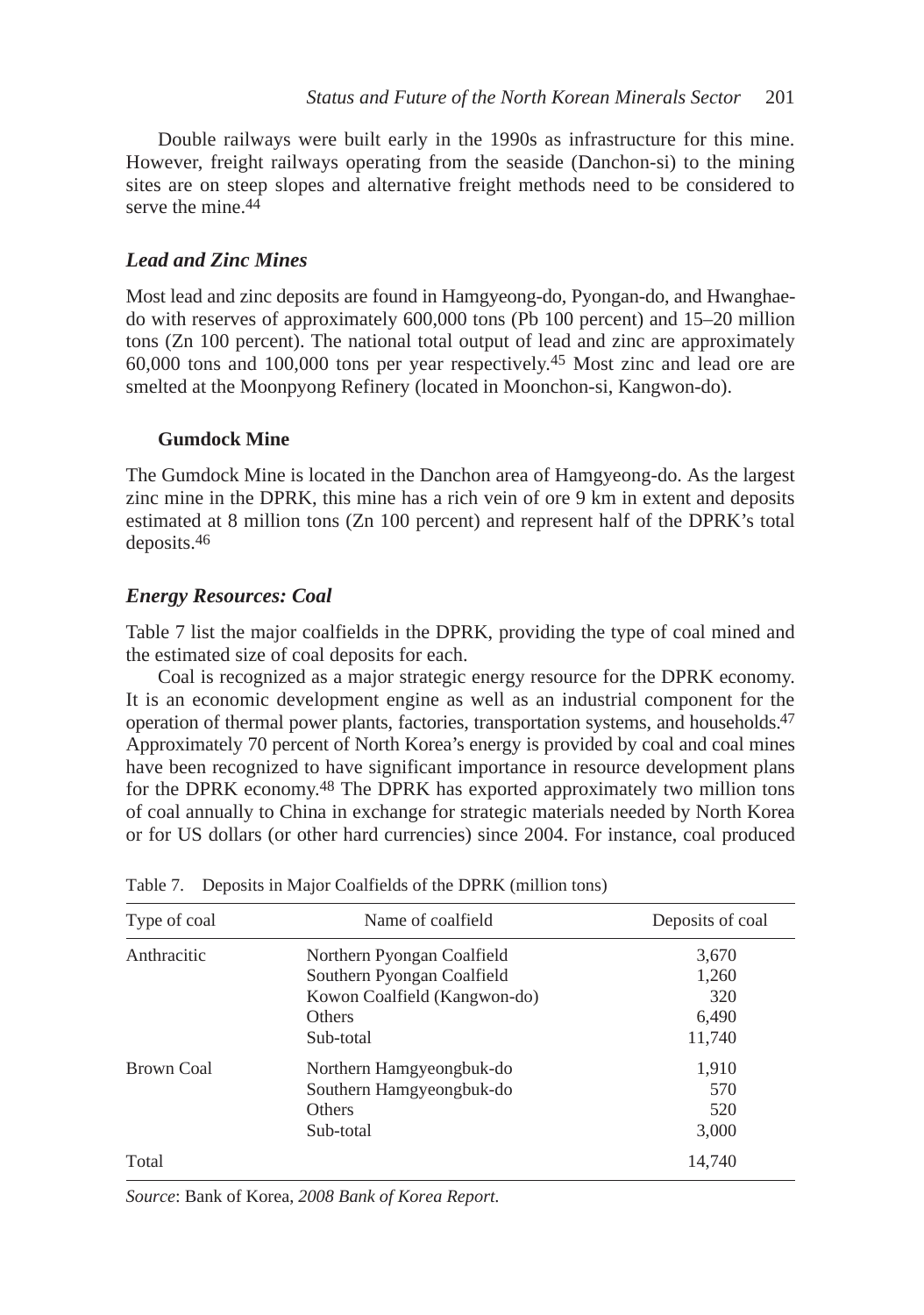

Figure 4. Output of Coal (10,000 tons) *Source*: *2005 KORES Report*.

in the Pyongan Regional Mines has been exported to Tienjin, Dalian and Chingdao cities in China from Nampo Port in the western DPRK.49

The DPRK's coal deposits totaled approximately 14.7 billion tons, including 3 billion tons of lignite coal (soft coal) and 11.7 billion tons of anthracite coal (mostly in Pyongan-do and Hamgyeong-do). In terms of antracite coal reserves in North Korea, major coal production areas are classified into two areas: the North Pyongan Coalfield (deposits of 3.7 billion tons) and the South Pyongan Coalfield (deposits of 1.23 billion tons). In terms of lignite coal reserves, major coalfields are divided into three areas: North Hamgyeong-do Coalfield, South Hamgyeong-do Coalfield, and Anjoo Coalfield (Pyongan-do). Coal deposits in these major coalfields are 1.88 billion tons, 480 million tons and 117 million tons, respectively.50 Figure 4 shows ROK estimates of overall DPRK coal production from the 1960s through 2004.

Reportedly, the Anjoo Coalfield has produced coking coal (high heat content coal used as coking coal), which was exported to China in 2008. By contrast, South Korean research papers on the topic have so far denied the existence of coking-quality coal production at Anjoo.51 The annual nationwide coal production was 38.3 million tons in 1989; however, the production of coal declined sharply after 1990 and the annual coal production declined to 18.6 million tons in 1999. The nationwide coal production capacity is estimated to have been 53.50 million tons in 1986.52

With regard to coal quality, the DPRK-produced anthracite coal from the Duckchon Coal Mine is reported by Chinese importing authorities and shipping sources to have the characteristics specified below. Coal of this type has recently been exported to Chinese thermal power plants in Tienjin and Dalian.53 This coal is of superior quality in terms of caloric value than other coal produced by the DPRK.

Coal Specifications:

- Caloric value: 6,480 kcal/kg (min.)
- Fixed Carbon: 80.3 percent (max.)
- Ash content: 12.2 percent (max.)
- Volatile material: 6.1 percent (max.)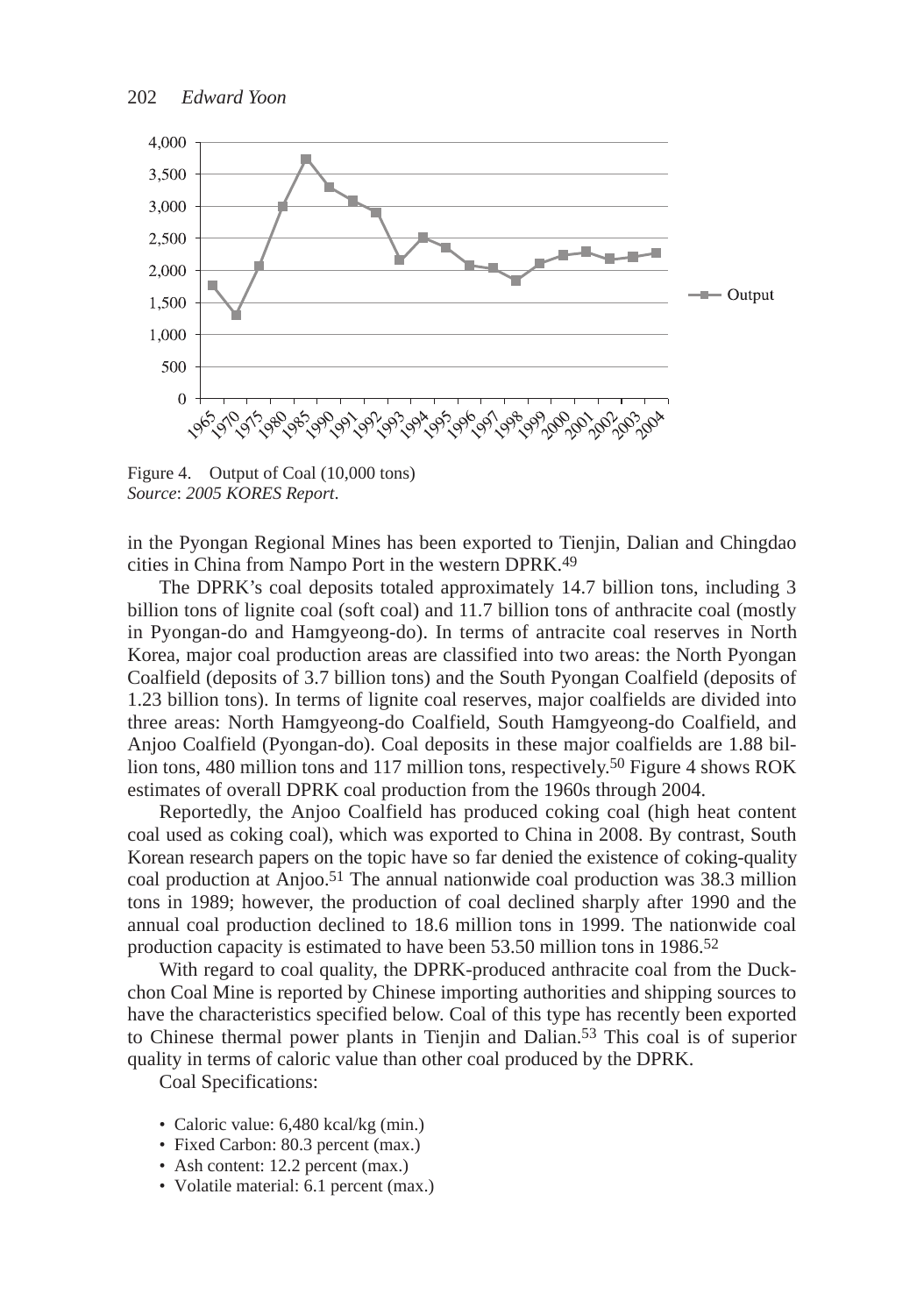- Sulfur: 0.2 percent (max.)
- Moisture (max): 6.0 percent (max.)
- Size: 0-30 mm (100 percent min.) (Source: Invoice from DRPK exporting company, 2009).

There are currently several urgent problems that the DPRK coal industry must overcome. First, there is the depth of mining at existing sites that means that the expense and difficulty of draining underground water has increased with a subsequent decrease in the operational effectiveness of the mines. Second, a lack of power, transport equipment, mining technology and funding has hindered production. Third, there is a lack of attention to mine development, as opposed to the enforcement of impractical plans to promote short term coal production when new general managers or Workers Party executives are sent to oversee the mines. Fourth, the deterioration of mining equipment, replacement parts, and lack of mine support posts limits production. Fifth, the high rate of industrial accidents and the lack of new investments in the coal mining industry reduces output. Six, the lack of electricity for mine operations is a cause of low production due to the fact that most power plants rely on coal supplied by coal mines as energy sources that results in a vicious circle. The problems of lack of power is obvsiouly linked to energy sources used to produce power in the DPRK.54

### *Energy Source: Uranium Ore*

The DPRK has been highly reluctant to reveal the extent of its uranium ore deposits and annual production capacity. According to private sources in China and DPRK business contacts, the DPRK's deposits of uranium ore amount to approximately 26 million tons. There are two major uranium ore mines in the DPRK, the Pyongsan Mine and the Woonggi Mine.55

#### **Pyongsan Uranium Mine**

The Pyongsan Uranium Mine is located in Pyongsan-gun, Hwanghae-do and has been operating for 30 years under the control of the Korean People's Army. The uranium ore deposits in this area are estimated at 1.5 million tons and the mine's annual production capacity is 10,000 tons.<sup>56</sup> The mine has its own separator for the concentration of ore. All products are sent to the Yongbyon Nuclear Power Station under armed guard. Recently, a new facility for uranium extraction has been built in the Pyong-won area.<sup>57</sup>

#### **Woonggi Uranium Mine**

The Woonggi Uranium Mine is located in Woonggi, Hamgyeongbuk-do and has operated for 35 years under the control of the KPA. The uranium ore deposits in this mine area are estimated at 10 million tons and its annual production capacity is 19,000 tons (private source). The mine has its own separator for the concentration of ore. All production is sent to the Yongbyon Nuclear Power Station under armed guard.<sup>58</sup> The mine's operation has been kept secret even from North Koreans due to the fact that the output from the mine is known to have been used for nuclear weapon development purposes. As a result, the workers and engineers in the mine have been restricted within the mine facilities even if they suffer from uranium related diseases.59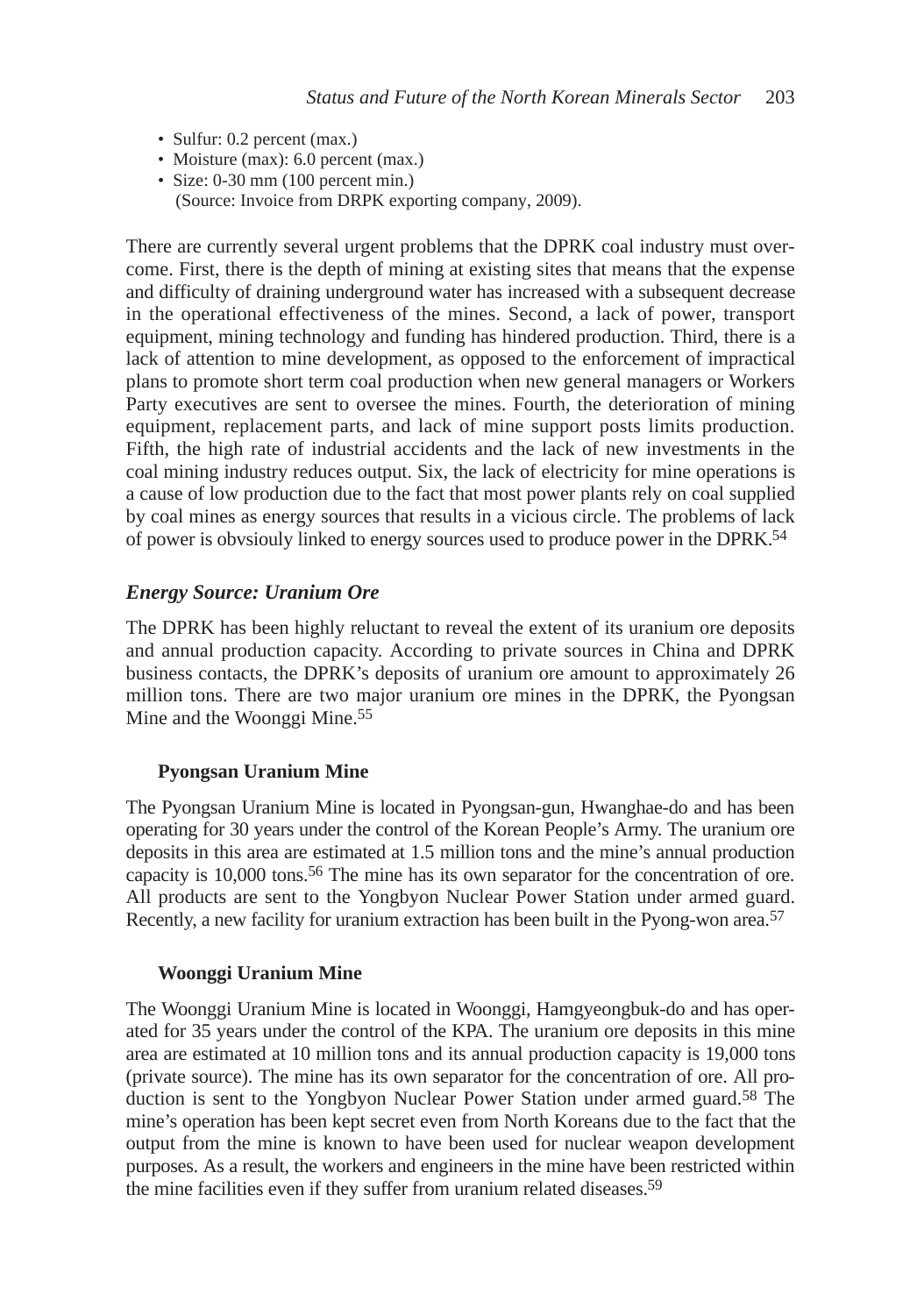## **Educational Institute for Uranium Mines**

In the fields of geological exploration and engineering , the Kimchaek Engineering University, the Cheongjin Mining and Metal University, and the Sariwon Geology University have played major roles in staffing exploration activities to find additional uranium ore deposits. The Yongbyon Physics University and Leegwa University have played major roles in the areas of mining and ore separator operation within the mines as well as logistical operations, for security reasons.60

## **Infrastructure and Facilities for the Mines**

Unlike other mining industries in the DPRK, uranium mines have been the targets of heavy investment. The technically capable engineers and skilled workers receive preferential treatment in terms of food, salary, and social status. Funds invested in the mines have been used for mining equipment and facilities. In particular, specialized Swedish and Japanese trucks are utilized to support production activities instead of freight railway shipping of ore.61

# *Energy Source: Oil*

Ascertaining if North Korea has petroleum deposits has been one of the critical issues in the geological exploration community in the DPRK as well as a factor for the central economy planning authorities. North Korean geologists and foreign engineers have found oil deposits during an East Sea seabed area exploration (near Tongchon, Kangwon) and in an West seabed area exploration (near Nampo) in 1985.62 The North Korean authorities have established a self-reliance policy for oil exploration and production since the 1960s. The DPRK set up an Oil Exploration Institute in Sookchon (near the West Sea) in 1968, with advanced Russian and Swedish exploration equipment to accelerate oil exploration within the West seabed area. In 1978, North Korea signed an agreement with China on oil exploration, under which the DPRK would receive support in the form of Chinese technology and equipment (oil drilling machines and oil prospecting ships) in the Balhaeman area (the Yellow Sea).<sup>63</sup>

The latest activities related to oil exploitation in the DPRK in partnership with overseas investors include an agreement between Korea-Ireland Exploration (KOREX) and the Korean Oil Exploration Company (KOEC) on a production sharing contract (PSC) in the East Sea, based on a report by Channel Asia News on June 2, 2006.64 KOREX was established as a subsidiary of the Irish company Aminex and the North Korean firm Chosun Energy (as a 50:50 shared company).

# **Suggested Strategies for Overseas Investors**

# *The Most Fruitful Areas for Foreign Investment*

The most opportune areas for foreign investment in the DPRK minerals sector are as described below:

(1) The iron mines in the Musan and Eunryul areas have a great potential to produce significant benefits for overseas investors due to the fact that the DPRK's biggest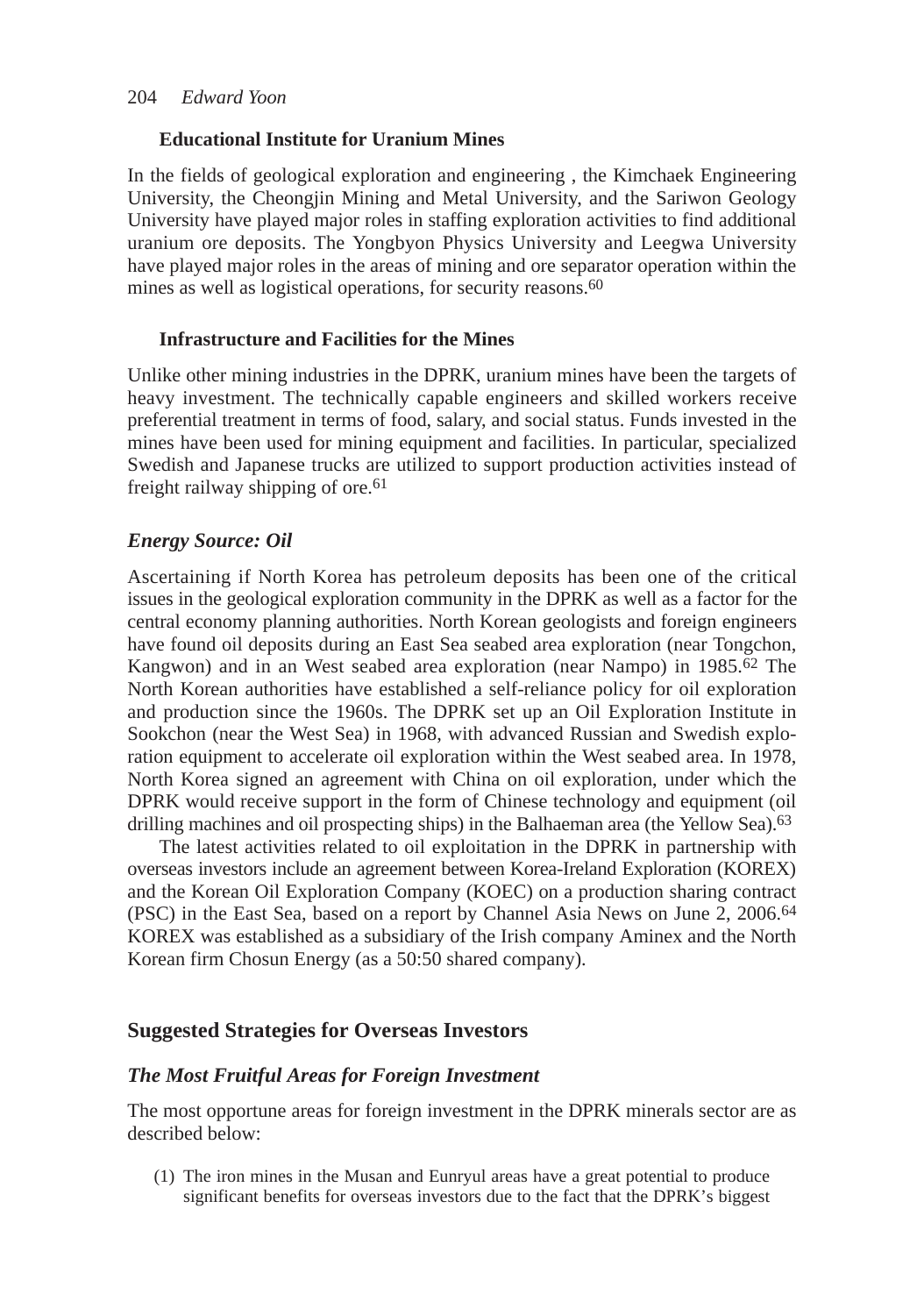iron manufacturers, the Kimchaek and Hwanghae corporations, could be used to process iron from those mines. Subsequently the steel and pig iron products could be exported to provide returns on investment with low costs for transportation.

- (2) Gold and copper mines could be beneficial investment projects offering low transportation expenses. In recent years, DPRK authorities have proposed that overseas funds be provided to invest in gold mines and copper mines as stated above. Newly explored and developed mines such as the Sangnong, Gapsan, and Shinpa copper mines may be great opportunities for overseas investors.65
- (3) Another possible mine for investment is the Danchon Magnesite Mine that could be developed to export products to China and the United States. In this case, it should be possible to cooperate with the authorities for a "win-win" strategic investment. According to private sources,<sup>66</sup> a DPRK company has made a deal with a Chinese trading company for the export of caustic calcined magnesia (MgO 90 percent, CaO 2.5 percent,  $SiO<sub>2</sub>$  2.5 percent, Fe<sub>2</sub>O 1.05 percent, LOI 3.5 percent, Size; 200 mesh 95 percent). In this deal, the selling price of the material FOB Heongnam port was US\$88 per metric ton.
- (4) Mining of limestone ore is another possible application of overseas investments, coupled with the construction of cement factories in the DPRK for the export of cement products to China and South Korea. In addition, with investments in the cement industry, overseas funds could be involved in State-owned Corporations (SOC) in the DPRK, as well as North Korean calcium fertilizer industries that provide products essential to helping the DPRK improve agricultural efficiency.67
- (5) The coal mining industry could be an alternative investment for foreign investors, as the DPRK needs to increase the production of coal as a required energy source to drive the country's economic engine. In this industry, the exploration and development of new coal mines would bring significant benefits to overseas investors.
- (6) Investing in zinc ore mines such as the Gumdock, Hyesan, and Ruckyayon mines has a potential for investors due to the fact that the DPRK has a sufficient existing capacity to refine the zinc ore. As a result, zinc ingots could be exported to provide a good return to investors.68
- (7) Tungsten mines could be an alternative destination for investment due to the high price tungsten commands in the international market. The efficient transportation system and the huge deposits of tungsten ore at the Mannyun Mine are currently being further developed and expanded.<sup>69</sup>
- (8) New exploitation of deposits of rare-earth elements such as titanium, indium, and cerium are another area in which the DPRK's natural resources could be developed. Rare-earth element production has been dominated by Chinese mines in recent years. These mines account for only 30 percent of known global deposits, but represent 97 percent of global production.<sup>70</sup> North Korea is known to have reserves of these materials in the Kyungsung and Hurchon areas. In particular, the Saen-giryong area in Kyungsung-gun is abundant in Kaolin (the raw material for ceramics) as well as includes some indium and cerium elements that are abundant in waste rocks from the Kaolinte mining process.<sup>71</sup> the development of DPRK rare-earth resources for export would yield significant benefits due to the DPRK's competitive labor costs relative to the costs of Chinese labor.72

#### *Feasible Strategies for Overseas Investors*

Co-operating with South Korean firms would be beneficial for overseas investors in order to assist with the security of investment in the DPRK minerals sector and to build relationships with future consumers of mineral products. Investment by South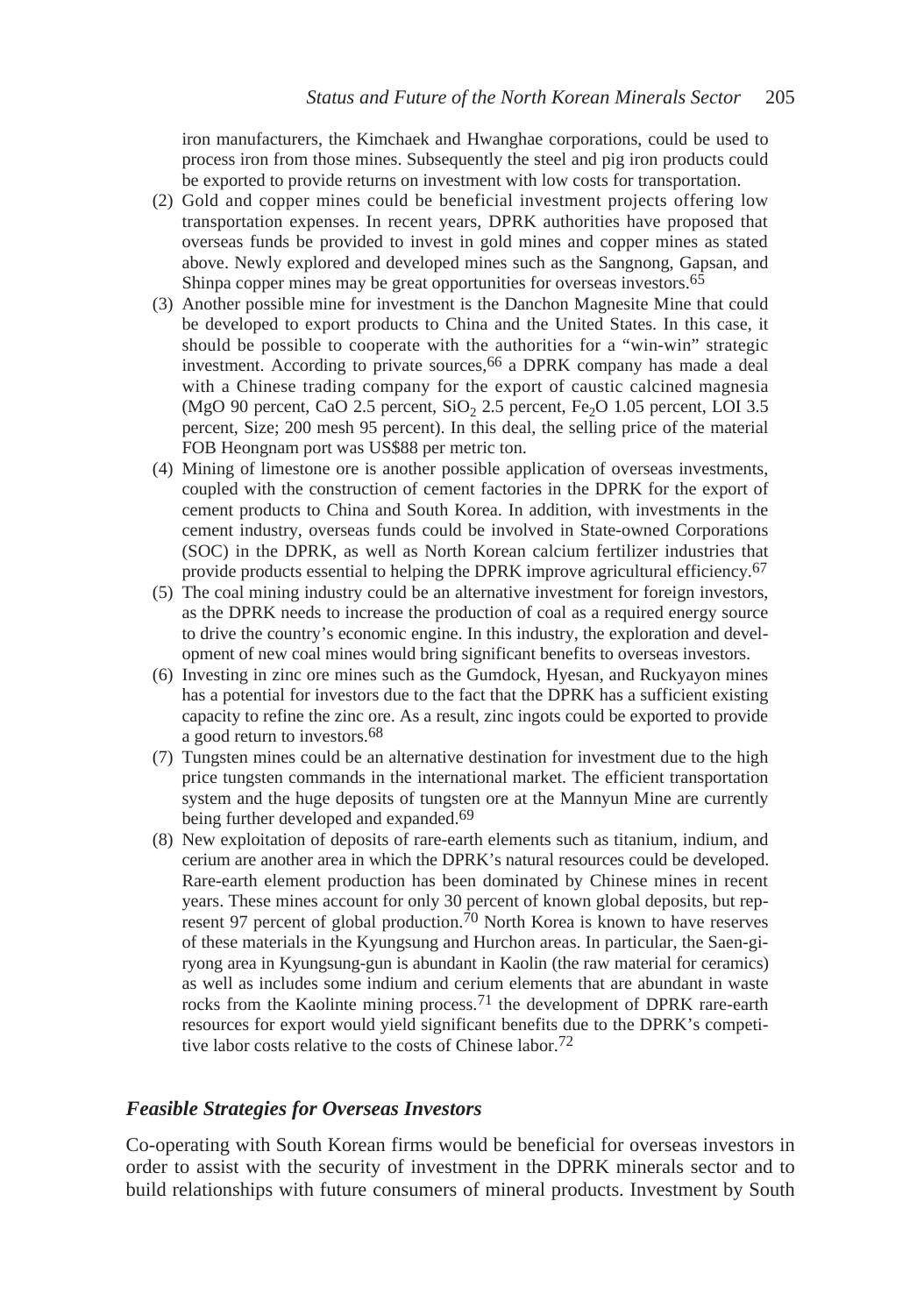Korean firms in the DPRK mining industry and the experience in investment in mining trading and mineral resource development by Chinese firms in the DPRK represent valuable experience that overseas investors can learn from.73 In addition, South Korean firms are likely to be willing buyers of minerals products from the DPRK.

Building sustainable relationships with DPRK authorities in mining departments and other officials is significant for hedging risks in the uncertain business environments that prevail in the DPRK. First, using the Korean-Chinese business network, for example trade between the DPRK and China via Chinese-Korean community channel, would be beneficial. These Chinese live in the DPRK and have played major roles in the trading business between the two countries since the 1980s. According to private sources, approximately 5,000 Chinese live in the DPRK (with Pyongyang home to about 2,000, and Hamgyeong-do, and Ryangang-do home to another 3,000). These Chinese have knowledge of outside news and skills for trading between the two countries and could play major roles in promoting international business opportunities for overseas investors.74

# *Alternative Strategies and Issues for Overseas Investors*

Alternative strategies and special issues relating to investment by foreign companies in the DPRK's minerals sector are described below, including possible funding approaches for the development of the minerals sector, issues to consider when reviewing investment opportunities, approaches to making investments in the sector, and mining rights issues for foreign investors. A case study of an investment possibility in a molybdenite mine concludes this section.

# *Establishing Special Purpose Enterprises (SPEs) for Funding Development of the DPRK Mineral Sector*

Due to the large amount of funds needed for investment in this sector, one approach for developing the mining businesses would be to establish SPEs and then issue company debentures or bonds to attract large amounts of investment funding. Individual and institutional investors would be interested in this business opportunity because the DPRK's mineral sector could generate significant benefits (return on investment) if the U.S. or South Korean governments could provide assurance for those investments similar to those that the ROK government has provided in assistance and assurance to Korean companies that invest in Kaesong and other joint ventures.75 According to the South Korean government policy for investing in the DPRK, funding for ventures could be subsidized by the South Korean government on the basis of its contrbution to North-South Korea economic cooperation. This means that more than 50 percent of investment funds could be provided in the form of government assistance. The U.S.and other governments could also provide such assistance for the overseas mineral exploration businesses.76

### *Factors to Be Considered When Evaluating Potential Investments*

There are five major issues that should be considered when overseas investors make decisions regarding investment in the DPRK's mineral sector: 1) The attributes of the deposit of mineral resources with respect to its possible development. 2) The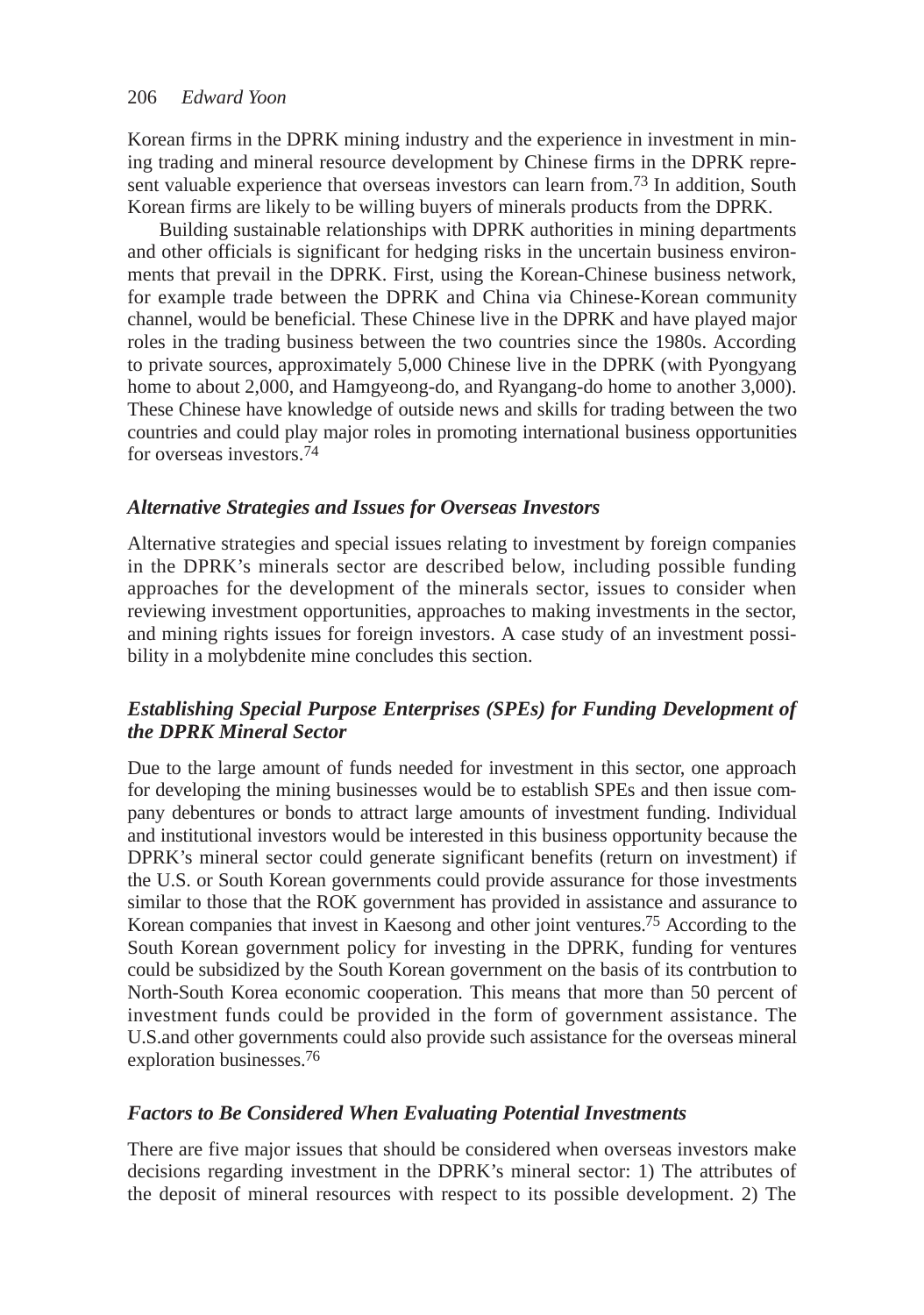quality and cost of available labor. 3) The availability and status of infrastructure needed for mining, such as power plants, railways, roads, and ports. 4) The status of environmental regulations. 5) The political and economic stability of the country. In the case of the DPRK, in its current situation, the author believes that 1), 3), and 5) should be improved to allow safe investments in the mineral sector. Based on the experience of South Korean companies, the DPRK authorities seem to have principally considered three factors when overseas investors offer investment possibilities: 1) the scale of the investment 2) whether the investment will result in the transfer of mining technologies to the DPRK 3) whether the investment will support infrastructure development.

#### *Possible Scenarios for Investment*

Contracting for equipment supply in exchange for mineral products is an option that avoids the possible failure of large investments in the DPRK. Due to environmental concerns in developed nations that result in mine closures and a surplus of mining infrastructure, second-hand mining equipment and facilities could be assembled at low cost and exchanged for mineral resources in initial deals with the DPRK. Small amounts of funds could then be invested in DPRK mining operations in a gradual fashion if the deals proceed as expected,.

Investing in operational mines and drawing on economic deposits of mineral resources reduces risk. Investing in new mine development with initial exploitation step requirements is a significantly more risky business when compared to the investment in existing mines. Investing in existing mines would be an appropriate strategy to reduce the possibility of investment failures in the DPRK. With regard to difficulties in the DPRK energy sector as they might affect the more than 20 mine development projects for overseas investors that have been identified by DPRK authorities,77 energy supplies can be provided if investments in mining projects require energy supply upgrades.

#### **Conclusion**

The minerals industry in the DPRK represents a significant part of North Korean exports and account for 15.2 percent of exports in 2005. The DPRK holds the great bulk of the total known minerals deposits on the Korean peninsula that are estimated to be nearly 30 times those of South Korea. The minerals production sector in North Korea lacks modern equipment and suffers from electricity shortages. Equipment in many mines is decades old and include some materials that date back to the Japanese colonial period. The DPRK is unlikely to be able to develop these resources and increase production on its own due to its economic isolation. The exception is uranium mines in the DPRK that have received significant resources from the KPA, use equipment that is more modern, utilize specialized transportation facilities, and with workers that are accorded special status, receive preferential access to food, and other bonuses.

The exploitation of the DPRK's mineral resources through linkages with South Korean and overseas consumer markets is likely to be the most profitable way for the DPRK to develop its minerals sector due to the inability to redevelop the domestic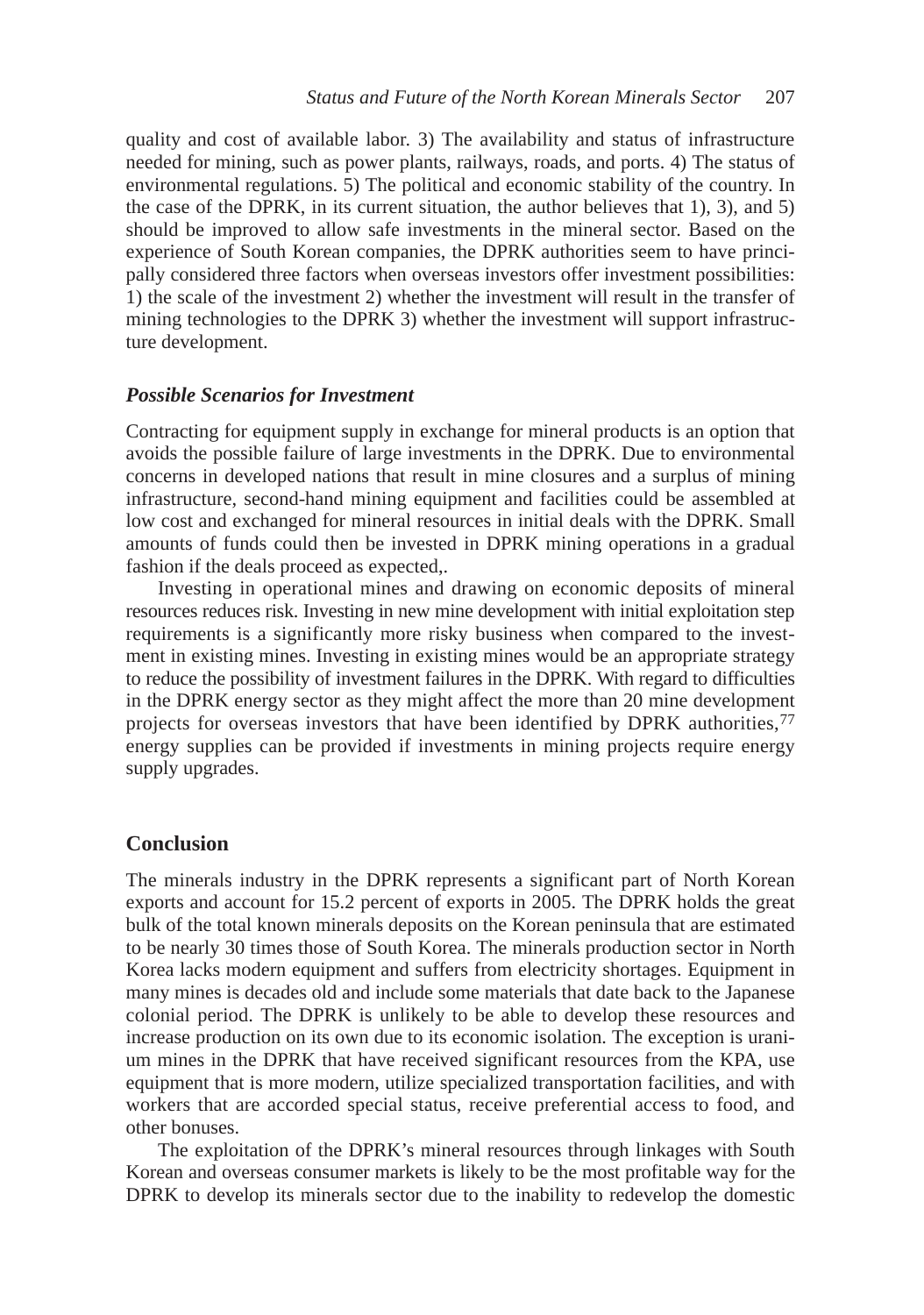minerals sector. Chinese and South Korean firms have the most experience in investing in the mineral sector. Mineral sector development activities and Korean-Chinese business networks can be extremely beneficial in building relations with DPRK officials and acting as an intermediary for investors.

## **Notes**

- 1. Young Yoon Kim, *DPRK's Mineral Production Systems and Future* (Korea Institute for National Unfication, 2007), 13.
- 2. Woojin Chung, *Strategic Cooperation Plans and Current Situation in Development of South and North Korea* (Korea Energy Economics Institute, 2007).
- 3. Ibid.
- 4. *Report of Business Proposal Prepared by Hamgyeong-do Economic Committee* (Chinese government documents, private source, 2007, 2008); and Interviews with Chinese buisnessmen (anonymous), former North Korean miners and refinery workers (Mr. Kim, Mr. Sun, Mr. Lee, Mr. Kim, Mr. Koh, Mr. Young, Mr. Shi, and Ms, Han), 11/09/2010, 2010.
- 5. Korea Resources Coporation (KORES), "Deposits of Mineral Resource in DPRK and Trading between South and North Koreas," 2008.
- 6. Interviews, September 11, 2010.
- 7. Ibid.
- 8. KORES, "Deposits of Mineral Resource in DPRK and Trading between South and North Koreas," 2005, 8.
- 9. Ibid., 9; and Interviews, September 11, 2010.
- 10. Ibid.
- 11. Interviews, September 11, 2010.
- 12. Ibid.
- 13. Ibid.
- 14. Ibid.
- 15. Ibid.
- 16. Korea Energy Economics Institute, *Korea Energy Economics Institute 2005 Report*; and Interviews, September 11, 2010.
- 17. Interviews, September 11, 2010.
- 18. Ibid.
- 19. Ibid.
- 20. KORES, *2008 Korea Resources Coporation Report*.
- 21. Industrial Bank of Korea, *The DPRK's Industry*, 2001.
- 22. Ibid., 16.
- 23. KORES, "Deposits of Mineral Resource in DPRK," 2008, 17.
- 24. Interviews, September 11, 2010.
- 25. Ibid.
- 26. Kim, *DPRK's Mineral Production Systems and Future*; and Interviews, September 11, 2010.
- 27. Kim, *DPRK's Mineral Production Systems and Future*, 17.
- 28. Bank of Korea, *2005 Bank of Korea Report*.
- 29. "North Korea Tries to Normalize of Iron Production with All its Strength," *The Hankyoreh*, March 13, 2002.
- 30. Kim, *DPRK's Mineral Production Systems and Future*; and Interviews, September 11, 2010.
- 31. KORES, "Deposits of Mineral Resource in DPRK," 2005, 9.
- 32. Chung, *Strategic Cooperation Plans*; and Interviews, September 11, 2010.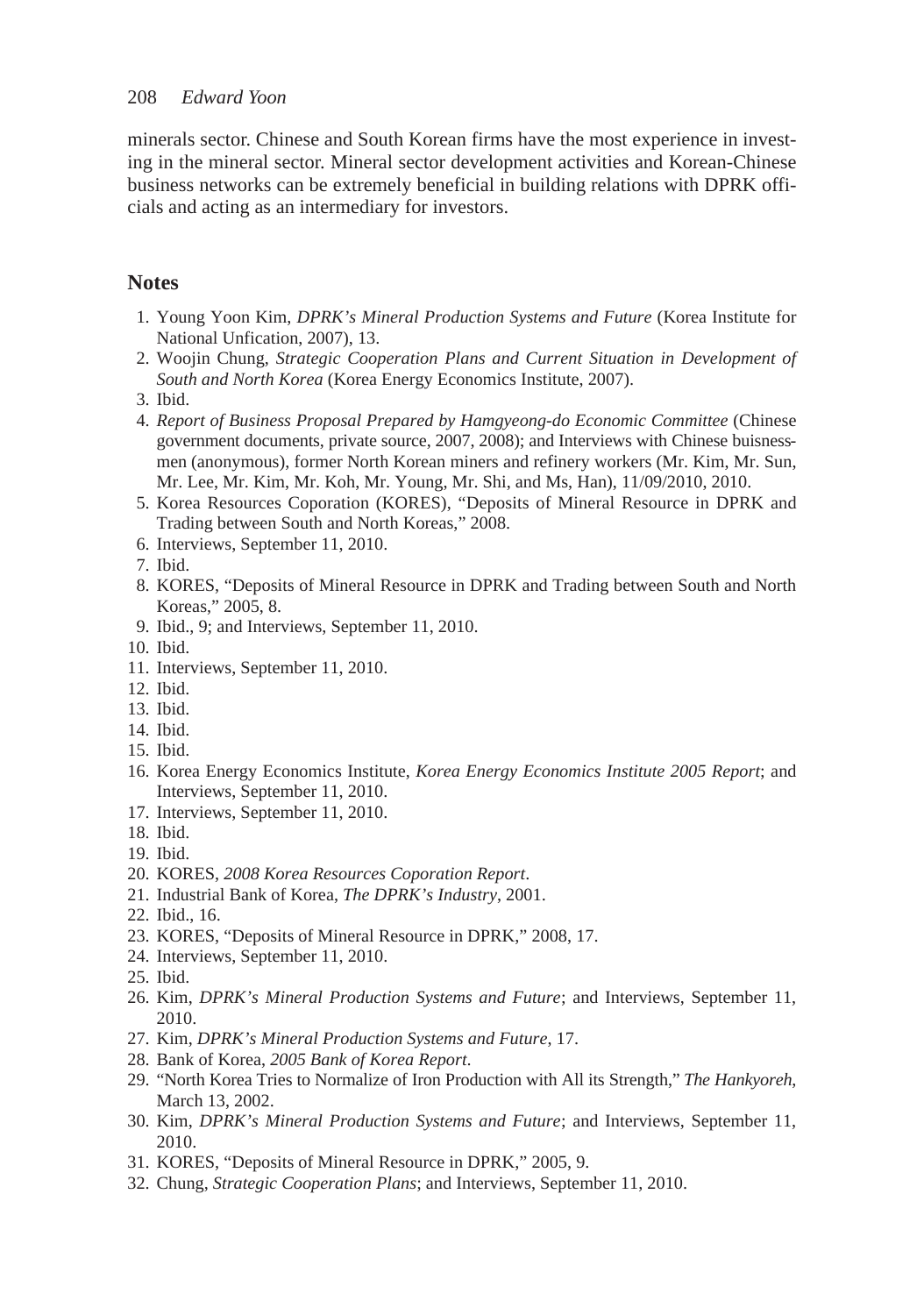- 33. Ibid., 12; and Interviews, September 11, 2010.
- 34. Interviews, September 11, 2010.
- 35. Ibid.
- 36. "DPRK Published Document," (Private source), 2010; and Interviews, September 11, 2010.
- 37. Interviews, September 11, 2010.
- 38. Kim, *DPRK's Mineral Production Systems and Future*; and Interviews, September 11, 2010.
- 39. Kim, *DPRK's Mineral Production Systems and Future*, 13.
- 40. Ibid., 15.
- 41. Ibid.; and Interviews, September 11, 2010.
- 42. Kim, *DPRK's Mineral Production Systems and Future*, 15.
- 43. Ibid., 18.
- 44. Interviews, September 11, 2010.
- 45. Kim, *DPRK's Mineral Production Systems and Future*, 12.
- 46. Ibid.
- 47. Woojin Chung, "Supply Structure of Mineral Sector of DPRK and Cooperation Strategy of South-North Korean Natural Resource Sector,"(Korea Energy Economics Institute, 2004); and Interviews, September 11, 2010.
- 48. Chung, *Strategic Cooperation Plans*, 12; Kim, *DPRK's Mineral Production Systems and Future*, 12; and Interviews (Private source), 2010.
- 49. Interviews, September 11, 2010.
- 50. Chung, *Strategic Cooperation Plan*, 5; and Kim, *DPRK's Mineral Production Systems and Future*, 18.
- 51. Kim, *DPRK's Mineral Production Systems and Future*, 17; and Interviews, September 11, 2010.
- 52. Chung, *Strategic Cooperation Plan*, 18.
- 53. Interviews, September 11, 2010.
- 54. Chung, *Strategic Cooperation Plan*; and Interviews, September 11, 2010.
- 55. Interviews, September 11, 2010.
- 56. Private source.
- 57. Interviews, September 11, 2010
- 58. Ibid.
- 59. Ibid.
- 60. Ibid.
- 61. "DPRK Published Document," (Private source), 2010; and Interviews, September 11, 2010.
- 62. Private source.
- 63. *Report of Business Proposal*; and Interviews, September 11, 2010.
- 64. *Channel News Asia*, June, 2 2006, www.channelnewsasia.com.
- 65. Jung-Nam Hwang, *Strategy and Current Situation of Cooperation of Mineral Sector between South-North Koreas* (Korea Energy Economics Institute, 1999), 19; and Interviews, *private source*, 2010.
- 66. Interviews with Chinese businessmen (anonymous), September 11, 2010.
- 67. Interviews, September 11, 2010
- 68. Ibid.
- 69. Ibid.
- 70. "China Uses Rare Minerals as Strategic Weapon," *Chosun Ilbo*, Jan. 26, 2002, http://blog. chosun.com/blog.log.view.screen?blogId=20831&logId=4304551. (accessed on March 29, 2011)
- 71. Interviews, September 11, 2010
- 72. Ibid.